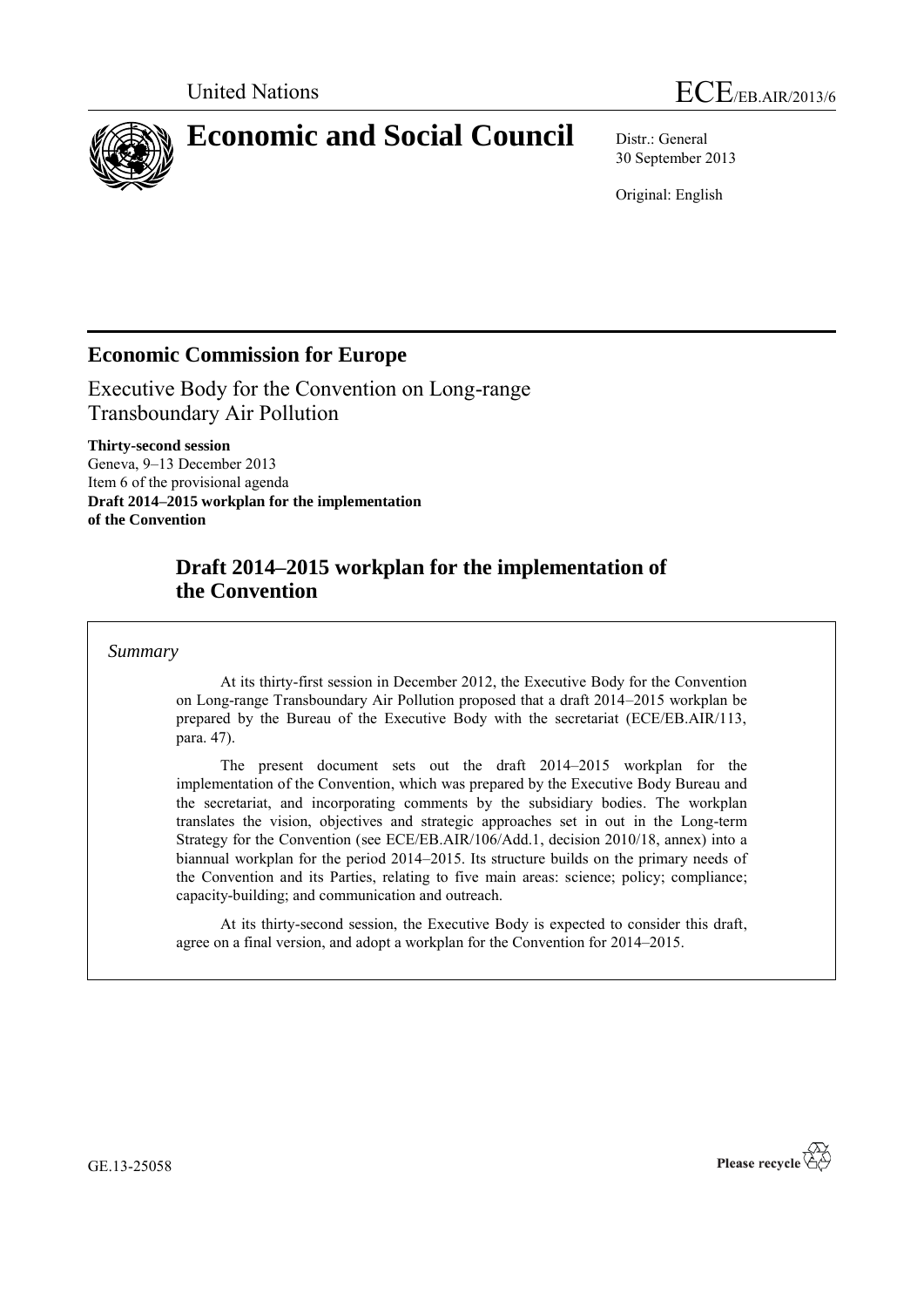# Contents

|                  |                                                                             | Paragraphs | Page           |
|------------------|-----------------------------------------------------------------------------|------------|----------------|
|                  |                                                                             | $1 - 7$    | 3              |
|                  |                                                                             | $8 - 16$   | $\overline{4}$ |
| 2.               |                                                                             | 17         | 19             |
| 3.               |                                                                             | 18         | 25             |
| 4.               | Capacity-building to promote ratification and implementation in Eastern and | 19         | 27             |
| 5                |                                                                             | 20         | 29             |
| <b>Tables</b>    |                                                                             |            |                |
| $\mathbf{1}$     |                                                                             |            | 6              |
| $\overline{2}$ . |                                                                             |            | 20             |
| 3.               |                                                                             |            | 26             |
| 4.               | Capacity-building to promote ratification and implementation in Eastern and |            | 28             |
| 5.               |                                                                             |            | 30             |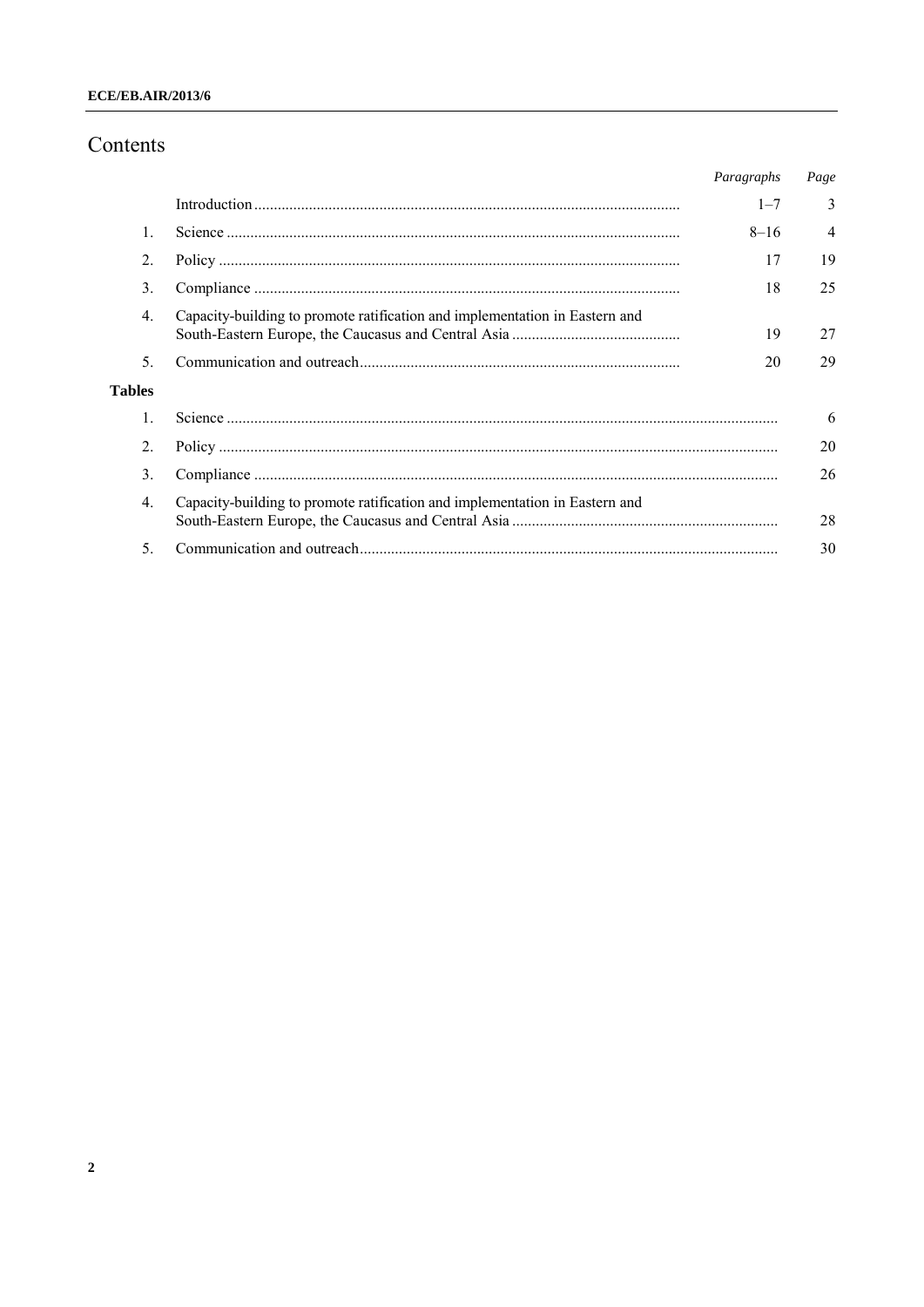## **Introduction**

1. At its thirty-first session in December 2012, the Executive Body for the Convention on Long-range Transboundary Air Pollution proposed that a draft 2014–2015 workplan be prepared by the Bureau with the secretariat (ECE/EB.AIR/113, para. 47). In response to this request, the secretariat prepared a first draft outline of the 2014–2015 workplan for the consideration by the Bureau at its meeting on 3 May 2013. The "policy" and "compliance" related parts of the draft workplan were also considered by the Working Group on Strategies and Review at its fifty-first session (Geneva, 30 April–3 May 2013), and the Implementation Committee at its thirty-first session (Geneva, 22–24 May 2013), respectively.

2. Following these meetings, the secretariat was requested to produce a revised draft for circulation to all Parties. Parties were requested to send their comments on the revised version by 20 August 2013. These comments have been incorporated into the present draft.

3. The outcome of the discussion on the recommendations by the ad hoc group of experts on the Action Plan for the Implementation of the Long-term Strategy for the Convention (ECE/EB.AIR/2012/15) at the Working Group on Strategies and Review fifty-first session have also been taken into account in the preparation of this revised draft. The workplan will be further elaborated following its review by the Bureau and Parties, and with the input from all the respective bodies. Substantive details received from the scientific bodies have now been integrated into the enclosed version, following agreement on its proposed structure. Due consideration has been given to the comments by several representatives of the Parties that the length of the workplan should be shortened and that some sections should be presented in a more succinct, aggregated manner.

4. The workplan translates the vision, objectives and strategic approaches set in out in the Long-term Strategy for the Convention on Long-Range Transboundary Air Pollution (see ECE/EB.AIR/106/Add.1, decision 2010/18, annex) into a biannual workplan for the period 2014–2015. Its structure builds on the primary needs of the Convention and its Parties, relating to five main areas: science; policy; compliance; capacity-building; and communication and outreach. For each area, an introduction provides a short description of the activities, their objective and the main intended outcome, in line with the Long-term Strategy. A table presents the specific activities planned and the lead body. The main responsible bodies, i.e., the Executive Body and its subsidiary bodies, are assigned tasks within the framework of their mandates.

5. This approach to structuring the workplan allows Parties to better assess the work of the different subsidiary bodies and their deliverables in the light of meeting the Convention's needs and ensuring progress in realizing the vision set out in the Long-term Strategy. This approach takes account of the recommendation by the ad hoc group of experts that "the Executive Body and its Bureau should give more attention to developing and scrutinizing workplans to provide better focus for targeting the Convention's priorities and ensuring appropriate outputs" (ECE/EB.AIR/2012/15, para. 7).

6. The full implementation of the activities in the workplan will require resources in addition to those provided by the United Nations regular budget and the Protocol on Long-term Financing of the Cooperative Programme for Monitoring and Evaluation of the Long-range Transmission of Air Pollutants in Europe (EMEP Protocol). Therefore, Parties are invited to support the Convention's activities in 2014–2015, particularly those not covered by the EMEP Protocol, by contributing to the Convention's trust fund, by financing activities directly and by making in-kind contributions. Parties are also invited to take the lead in supporting the specific activities substantially. Resources required for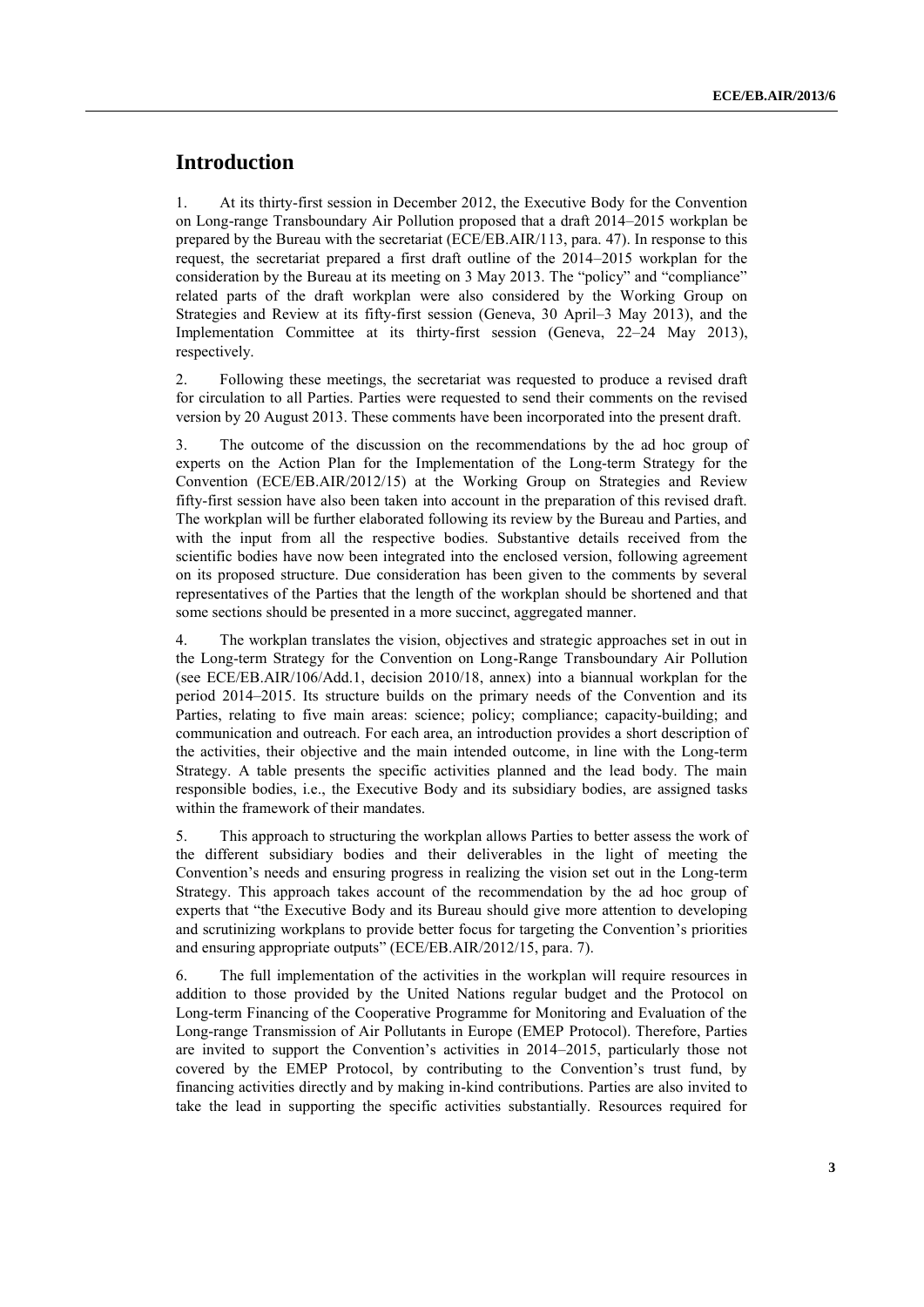activities not covered by the United Nations regular budget and by the budget provided for by mandatory contributions under the EMEP Protocol and recommended contributions under decision 2002/1 on the financing of core activities are indicated in United States dollars (US\$). Parties or organizations providing additional resources for the period 2014–2015 are acknowledged in the column "Resource requirements and/or funding source".

7. In accordance with article 11 of the Convention, the United Nations Economic Commission for Europe (ECE) is carrying out the secretariat functions entrusted to it:

(a) To convene and prepare the meetings of the Executive Body;

(b) To transmit to the Parties reports and other information received in accordance with the provisions of the Convention;

(c) To discharge the functions assigned to it by the Executive Body.

## **1. Science**

8. In line with the priorities set out in the Long-term Strategy for the Convention, science-based decision-making and the effects-oriented approach will remain an essential component of the Convention and the links between science and policy development will be retained and further strengthened. User-friendly effect indicators and cost-benefit assessments are important to policy, politicians and the public and will be further developed. The science-related work in the period 2014–2015 will aim to address the remaining and emerging challenges identified in the Long-term Strategy (e.g., particulate matter (PM), tropospheric ozone, critical load exceedances and linkages between air pollution, climate change and biodiversity). It will also aim to further integrate the various elements covered by the Cooperative Programme for Monitoring and Evaluation of the Long-range Transmission of Air Pollutants in Europe (EMEP) and the effects-oriented activities. This integration will be demonstrated through common/joint outcomes/ deliverables, like assessment reports, country reports, joint websites, capacity-building or responses to the needs of Parties. Many of the scientific tools developed under the Convention, such as integrated assessment modelling, are used by other stakeholders and will continue to be further developed.

9. The main goal of atmospheric and effects monitoring (table 1, item 1.1) is to provide relevant data and to analyze air pollutant concentrations and depositions and their adverse effects on human health and ecosystems, damage to crops and materials. In general, the monitoring provides the information on the status and long-term trends of the environment in time and across the ECE region.

10. The main goal of the work on dose response and critical loads (table 1, item 1.2) is to provide comprehensive information that gives a measure of the damage or potential damage caused by air pollution to various ecosystems including Natura 2000 protected areas and agricultural areas.

11. The main goal of the atmospheric and effects modelling activities (table 1, item 1.3) is to support the implementation of protocols to the Convention by providing the modelling tools necessary for the assessment of abatement policies. The modelling provides predictive capacity and enables the development of effective policies. It also helps to compile and evaluate information on transboundary air pollution exchange and assists the implementation of the EMEP monitoring strategy. This work provides direct input to integrated assessment modelling and assessment of the hemispheric transport of air pollution.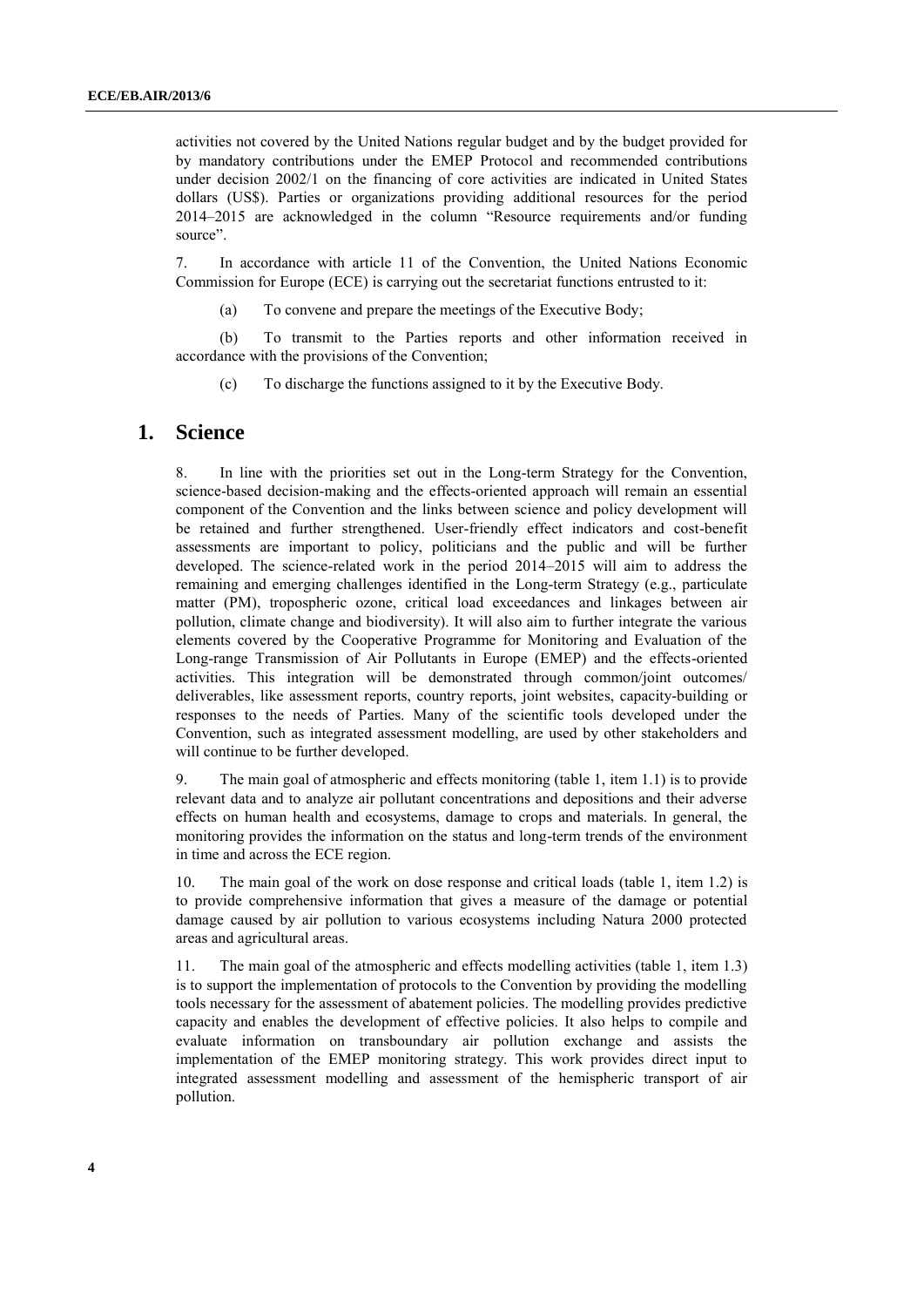12**.** The main goal of further developing emission inventories (table 1, item 1.4) is to improve their quality, transparency, consistency and completeness. Parties are supported with their emission reporting requirements under the Convention and its protocols. Methodologies are being developed to evaluate emission data and projections, so that reporting problems are identified and resolved. Reporting requirements, to the extent possible, are constantly being harmonized with other bodies, in particular the United Nations Framework Convention on Climate Change (UNFCCC) and the European Union (EU) National Emission Ceilings Directive.<sup>1</sup> Estimated emissions and their projections provide direct input to integrated assessment modelling and a basis for the review of compliance.

13. With regard to the adjustment procedure (table 1, item 1.7), it is recalled that Parties to the Protocol to Abate Acidification, Eutrophication and Ground-level Ozone (Gothenburg Protocol) adopted decision 2012/3 setting out a procedure for adjustments to emission reduction commitments or inventories for the purpose of comparing total national emissions with them, along with decision 2012/4 on the provisional application of the procedure and decision 2012/12 on the Guidance for adjustments under the Gothenburg Protocol to emission reduction commitments or to inventories for the purposes of comparing total national emissions with them. Activities under this workplan item will focus on supporting the implementation of this procedure by Parties, including by reviewing applications for the procedure and considering expert assessments of these applications.

14. The main goal of integrated assessment (table 1, item 1.5) is to carry out a sciencebased evaluation and assessment of the effectiveness of policies (past and future ones) and protocols (a strategic priority of the Convention). Integrated assessment modelling is carried out to analyse scenarios on cost-effective reduction of acidification, eutrophication, tropospheric ozone, human exposure to PM and ozone, and short-term regional radiative forcing. Integrated assessment modelling covers: (a) abatement options for reducing sulphur, nitrogen oxides, ammonia, non-methane volatile organic compounds (NMVOCs), methane, primary PM, organic and black carbon and carbon monoxide, including structural measures in energy, transport and agriculture, as well as their costs; (b) projections of emissions; (c) assessments of the atmospheric transport of substances; and (d) analysis and quantification of the environmental and health effects and benefits of emission reductions.

15. The main goal of the work on hemispheric transport of air pollution (table 1, item 1.6) is to develop a fuller scientific understanding of the intercontinental transport of air pollution across the Northern Hemisphere, its impacts on health, ecosystems and climate, and the linkages between regional air pollution and global change. The activities include collaboration with international bodies, programmes and networks, both within and outside the ECE region, with related interests. The work is organized around six themes: model development and evaluation, source attribution and source/receptor analysis, impacts of air pollution on health, ecosystems and climate, impact of climate change on air pollution, global emissions inventories and projections and distributed data network and analysis tools.

16. Work on science-policy messages/recommendations (table 1, item 1.8) will be in the form of assessment and synthesis reports of the work by the scientific subsidiary groups prepared to identify trends and highlight policy-relevant scientific findings.

<sup>&</sup>lt;sup>1</sup> Directive 2001/81/EC of the European Parliament and of the Council of 23 October 2001 on national emission ceilings for certain atmospheric pollutants.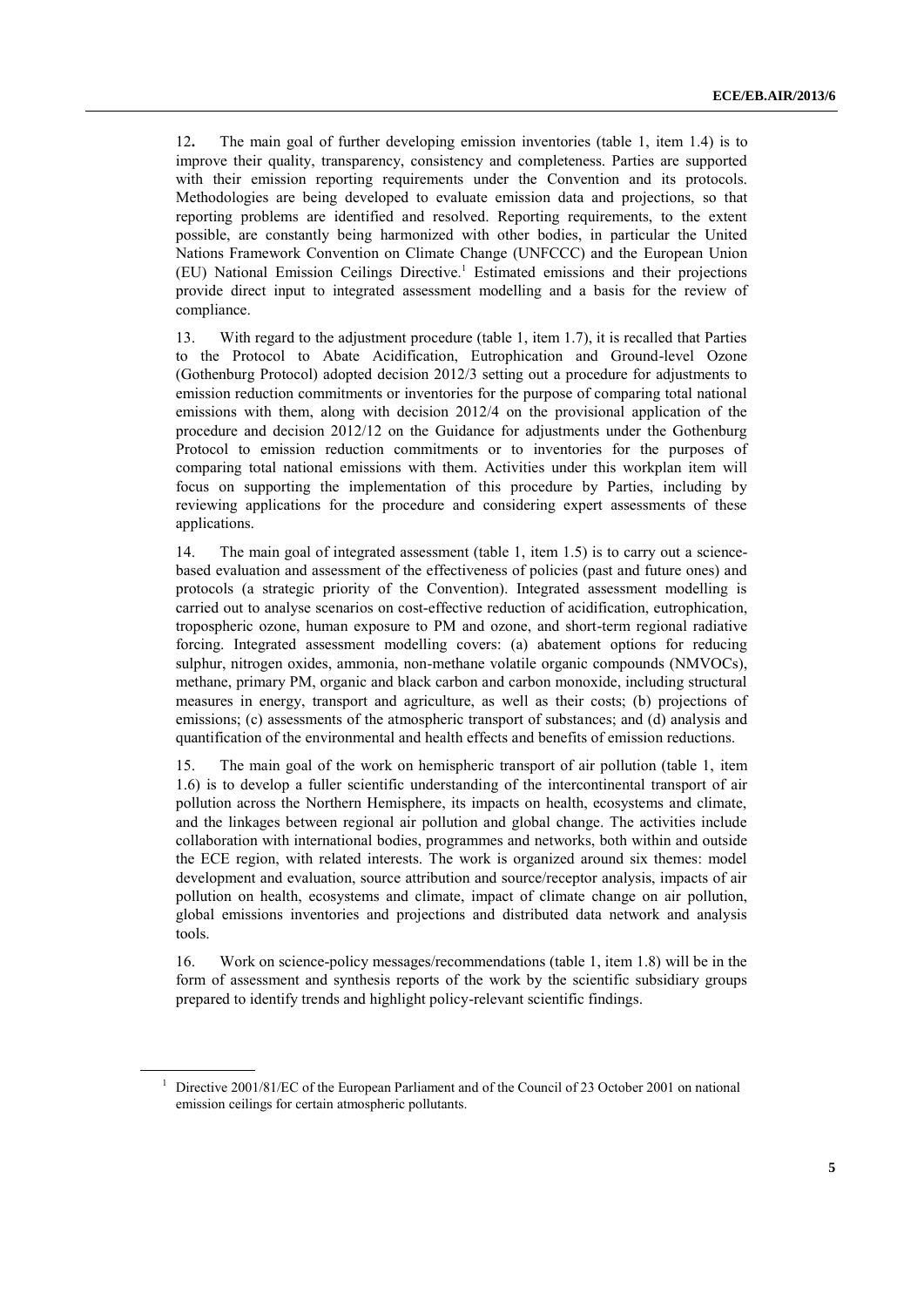#### Table 1 **Science**

| Workplan<br>item | Activity description/objective                                                                                                                                                                             | Expected outcome/deliverable                                                                           | Lead body(ies)                           | Resource requirements<br>and/or funding source              |
|------------------|------------------------------------------------------------------------------------------------------------------------------------------------------------------------------------------------------------|--------------------------------------------------------------------------------------------------------|------------------------------------------|-------------------------------------------------------------|
| 1.1              | <b>Atmospheric and effects monitoring</b>                                                                                                                                                                  |                                                                                                        |                                          |                                                             |
| 1.1.1            | Assist Parties in implementing the<br>Revised Strategy for EMEP for<br>2010-2019 (EMEP monitoring<br>strategy); strengthen activities in<br>regions with inadequate monitoring<br>activities               | Strengthened monitoring<br>activities and implementation<br>of the EMEP monitoring<br>strategy         | Chemical<br>Coordinating<br>Centre (CCC) | Covered by EMEP<br>mandatory<br>contributions and<br>Norway |
| 1.1.2            | Revise and develop further the<br>methodologies to be applied in<br>monitoring atmospheric composition<br>change; update the EMEP manual for<br>sampling and chemical analysis, for<br>prioritized species | Updated EMEP manual for<br>sampling and chemical analysis                                              | <b>CCC</b>                               | Covered by EMEP<br>mandatory<br>contributions and<br>Norway |
| 1.1.3            | Carry out quality assurance and<br>quality control, handle and store for<br>the long term observation data<br>reported by Parties                                                                          | Online access to data via CCC<br>website database<br>(http://ebas.nilu.no/) in<br>downloadable format  | <b>CCC</b>                               | Covered by EMEP<br>mandatory<br>contributions and<br>Norway |
|                  | Provide training and assistance to<br>Parties on data reporting, metadata<br>documentation and dissemination                                                                                               | Results presented on CCC<br>website and/or in technical<br>reports                                     |                                          |                                                             |
|                  |                                                                                                                                                                                                            | Increased quality of air<br>pollution measurements;<br>improved databases with<br>measurements results |                                          |                                                             |
|                  |                                                                                                                                                                                                            | New templates presented on<br>CCC website                                                              |                                          |                                                             |
|                  |                                                                                                                                                                                                            | Training courses related to<br>measurement activities, quality<br>assurance and quality control        |                                          |                                                             |
|                  |                                                                                                                                                                                                            | Arrange laboratory<br>intercomparison for variables<br>required by the EMEP<br>monitoring strategy     |                                          |                                                             |
|                  |                                                                                                                                                                                                            | Update and further develop<br>database, provide access to data<br>for collaborating organizations      |                                          |                                                             |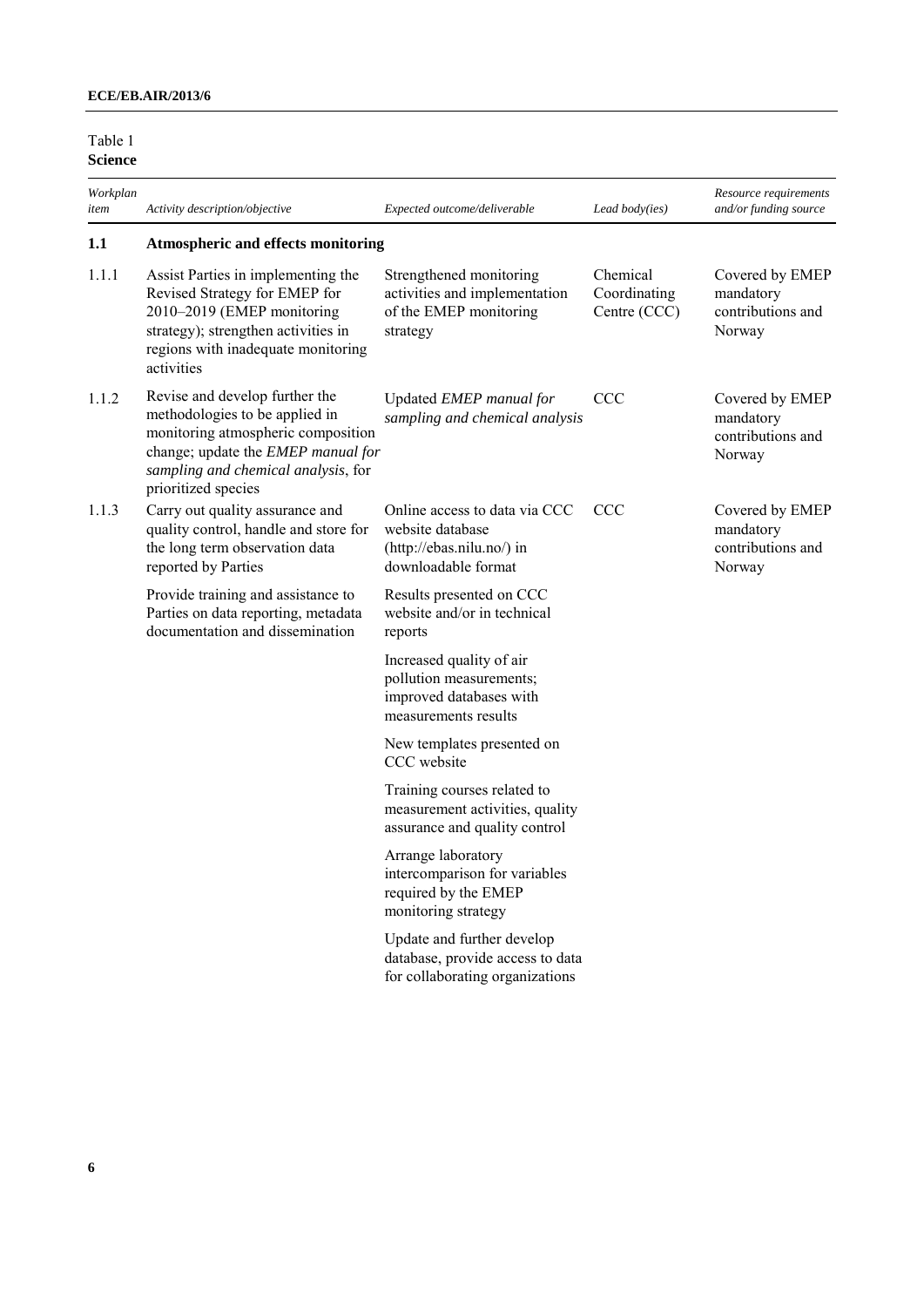| Workplan<br>item | Activity description/objective                                                                                                                                                            | Expected outcome/deliverable                                                                                                                               | Lead body(ies)                                             | Resource requirements<br>and/or funding source                                                |
|------------------|-------------------------------------------------------------------------------------------------------------------------------------------------------------------------------------------|------------------------------------------------------------------------------------------------------------------------------------------------------------|------------------------------------------------------------|-----------------------------------------------------------------------------------------------|
| 1.1.4            | Interpret and assess together with                                                                                                                                                        | EMEP status reports, EMEP                                                                                                                                  | <b>CCC</b>                                                 | Covered by EMEP                                                                               |
|                  | the Parties the observation data,<br>interact with EMEP modelling<br>centres on data use, assess temporal<br>and spatial trends                                                           | joint report on particulate<br>matter<br>CCC and Task Force on                                                                                             | Meteorological<br>Synthesizing<br>Centre-East              | mandatory<br>contributions and<br>Norway                                                      |
|                  |                                                                                                                                                                                           | Measurements and Modelling<br>websites                                                                                                                     | $(MSC-E)$                                                  |                                                                                               |
|                  |                                                                                                                                                                                           |                                                                                                                                                            | Meteorological<br>Synthesizing<br>Centre-West<br>$(MSC-W)$ |                                                                                               |
|                  |                                                                                                                                                                                           |                                                                                                                                                            | Task Force on<br>Measurements<br>and Modelling             |                                                                                               |
| 1.1.5            | Ensure strong links with scientific<br>groups involved in level II and<br>level III measurement activities, and                                                                           | Publication of peer-reviewed<br>papers from EMEP intensive<br>measurement periods                                                                          | <b>CCC</b>                                                 | Covered by EMEP<br>mandatory<br>contributions and                                             |
|                  | implementation of intensive<br>observation periods                                                                                                                                        | Plan for the intensive<br>measurement campaign and<br>coordination of its<br>implementations                                                               |                                                            | Norway                                                                                        |
| 1.1.6            | Ensure linkages with effects-<br>oriented monitoring activities                                                                                                                           | Provide support to Parties and<br>groups under the Convention                                                                                              | <b>CCC</b>                                                 | Covered by EMEP<br>mandatory                                                                  |
|                  | Facilitate linkages between EMEP<br>monitoring obligations and other                                                                                                                      | through participation and input<br>to relevant meetings,<br>representing EMEP                                                                              |                                                            | contributions and<br>Norway                                                                   |
|                  | monitoring obligations with<br>complementary objectives,<br>including linkages with activities on<br>local air quality, short-lived climate<br>forcers and long-lived greenhouse<br>gases | Report on the task and inform<br>Parties on relevant findings and<br>actions needed or taken                                                               |                                                            |                                                                                               |
| 1.1.7            | Foster outreach activities                                                                                                                                                                | Report on relevance,                                                                                                                                       | CCC                                                        | Covered by EMEP                                                                               |
|                  | Contribution to and visibility in a<br>variety of different reports from<br>other organizations, bodies,<br>programmes and projects                                                       | significance and lessons learned<br>from participation in and<br>interaction with monitoring<br>efforts and data assessments<br>external to the Convention |                                                            | mandatory<br>contributions and<br>Norway                                                      |
| 1.1.8            | Trends analysis of air concentrations<br>and deposition based on monitoring<br>data and model results                                                                                     | Report on observed and<br>modelled trends in atmospheric<br>concentrations and depositions<br>in the Parties over the past 20<br>years                     | Task Force on<br>Measurements<br>and Modelling             | Covered by<br>France, the World<br>Meteorological<br>Organization<br>(WMO) and all<br>Parties |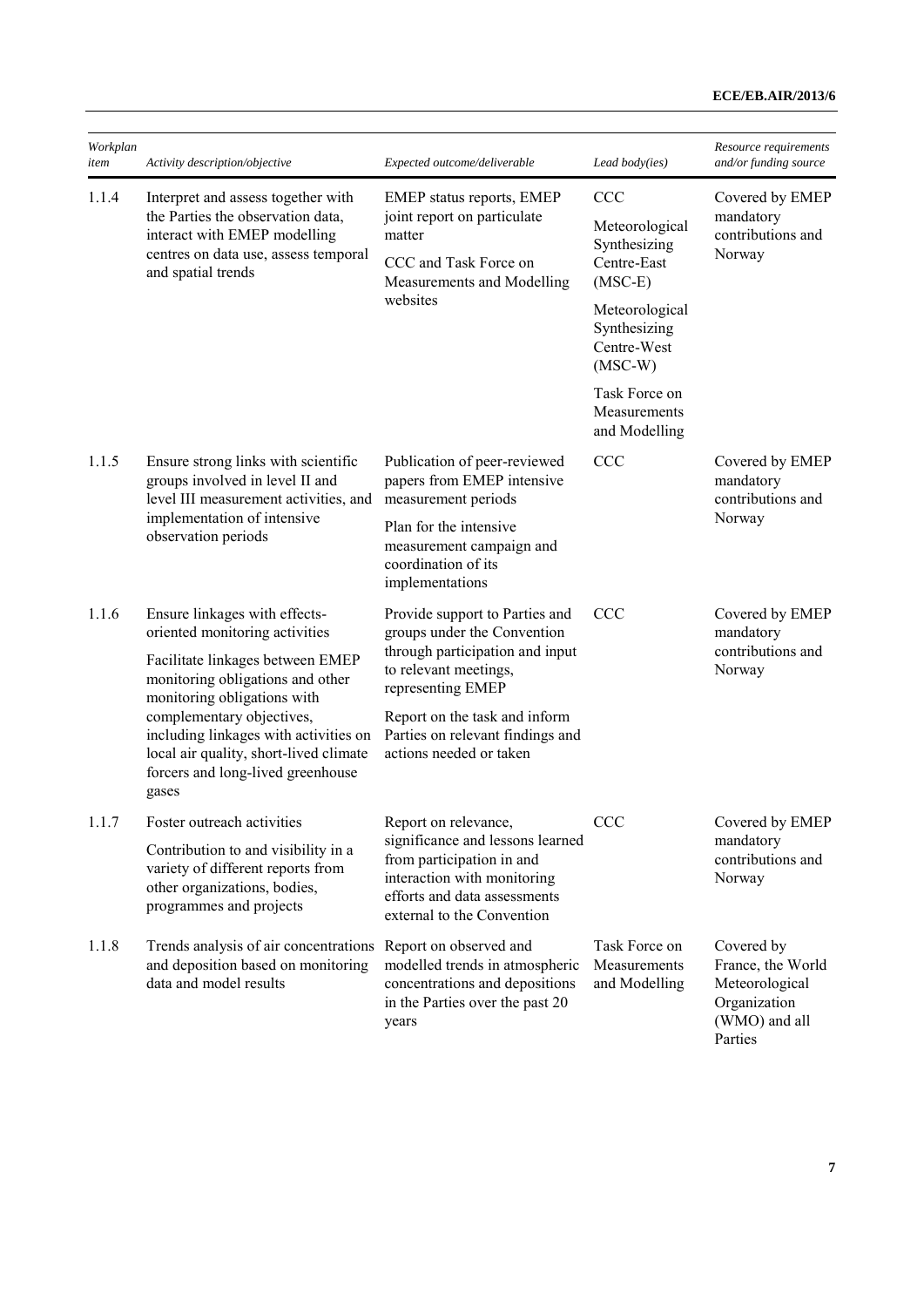| Workplan<br>item | Activity description/objective                                                                                                                                                                                                                                                                                                                                                                                                                                                      | Expected outcome/deliverable                                                                                                                                                                                                                                                                                                                                                                                                              | Lead body(ies)                                                                                                                                                                                         | Resource requirements<br>and/or funding source                                     |
|------------------|-------------------------------------------------------------------------------------------------------------------------------------------------------------------------------------------------------------------------------------------------------------------------------------------------------------------------------------------------------------------------------------------------------------------------------------------------------------------------------------|-------------------------------------------------------------------------------------------------------------------------------------------------------------------------------------------------------------------------------------------------------------------------------------------------------------------------------------------------------------------------------------------------------------------------------------------|--------------------------------------------------------------------------------------------------------------------------------------------------------------------------------------------------------|------------------------------------------------------------------------------------|
| 1.1.9            | Exchange views, experiences and<br>suggestions on: (a) the quality,<br>efficiency and sufficiency of EMEP<br>measurements and data; and<br>(b) performance and the need for<br>improvements in models (EMEP<br>models and those developed by the<br>Parties) and in the scope of their<br>application (such as for national<br>assessments of air quality,<br>assessment of transboundary fluxes<br>and their influence on air quality at<br>national levels, trend analyses, etc.) | Annual Task Force meeting<br>Annual summary report to<br><b>EMEP</b> Steering Body on<br>activities and science-relevant<br>messages and recommendations<br>Recommendations to national<br>measurement and modelling<br>teams and for EMEP centres<br>Examples of good practices on<br>national and international scales<br>Annual summary report to<br><b>EMEP</b> Steering Body with<br>policy-relevant messages and<br>recommendations | Task Force on<br>Measurements<br>and Modelling                                                                                                                                                         | Covered by<br>France, WMO and<br>Parties                                           |
| 1.1.10           | Take actions to: (a) further<br>implement the Guidelines for<br>Reporting on the Monitoring and<br>Modelling of Air Pollution Effects;<br>(b) enhance the involvement of<br>countries in Eastern Europe, the<br>Caucasus and Central Asia; and<br>(c) cooperate with programmes and<br>activities outside the ECE region<br>and provide information on them to<br>the Executive Body                                                                                                | Annual reports to sessions of<br>the Working Group on Effects<br>and to the Executive Body                                                                                                                                                                                                                                                                                                                                                | International<br>Cooperative<br>Programmes<br>(ICPs)<br>Joint Task Force<br>on the Health<br>Aspects of Air<br>Pollution (Task<br>Force on Health)<br>Joint Expert<br>Group on<br>Dynamic<br>Modelling | Covered by the<br>respective lead<br>countries and<br>recommended<br>contributions |
| 1.1.11           | Prepare an annual report to the<br>Executive Body on recent findings<br>under the Working Group on Effects<br>and their implications for policy                                                                                                                                                                                                                                                                                                                                     | Annual joint reports with clear<br>policy relevant messages and<br>recommendations to the<br>Working Group on Strategies<br>and Review and to the<br><b>Executive Body</b>                                                                                                                                                                                                                                                                | <b>ICPs</b><br>Task Force on<br>Health<br>Joint Expert<br>Group on<br>Dynamic<br>Modelling                                                                                                             | Covered by the<br>respective lead<br>countries and<br>recommended<br>contributions |
| 1.1.12           | Quantify multi-pollutant effects on:<br>(a) the corrosion and soiling of<br>selected materials under different<br>environmental conditions;<br>(b) United Nations Educational,<br>Scientific and Cultural Organization<br>(UNESCO) cultural heritage sites                                                                                                                                                                                                                          | Report on: (a) trends in<br>pollution, corrosion and soiling<br>1987 $-2012$ ; and (b) inventory<br>and condition of stock of<br>materials at risk at UNESCO<br>cultural heritage sites                                                                                                                                                                                                                                                   | International<br>Cooperative<br>Programme on<br>Effects of Air<br>Pollution on<br>Materials,<br>including<br>Historic and<br>Cultural<br>Monuments (ICP<br>Materials)                                  | Covered by<br>Sweden, Italy and<br>recommended<br>contributions                    |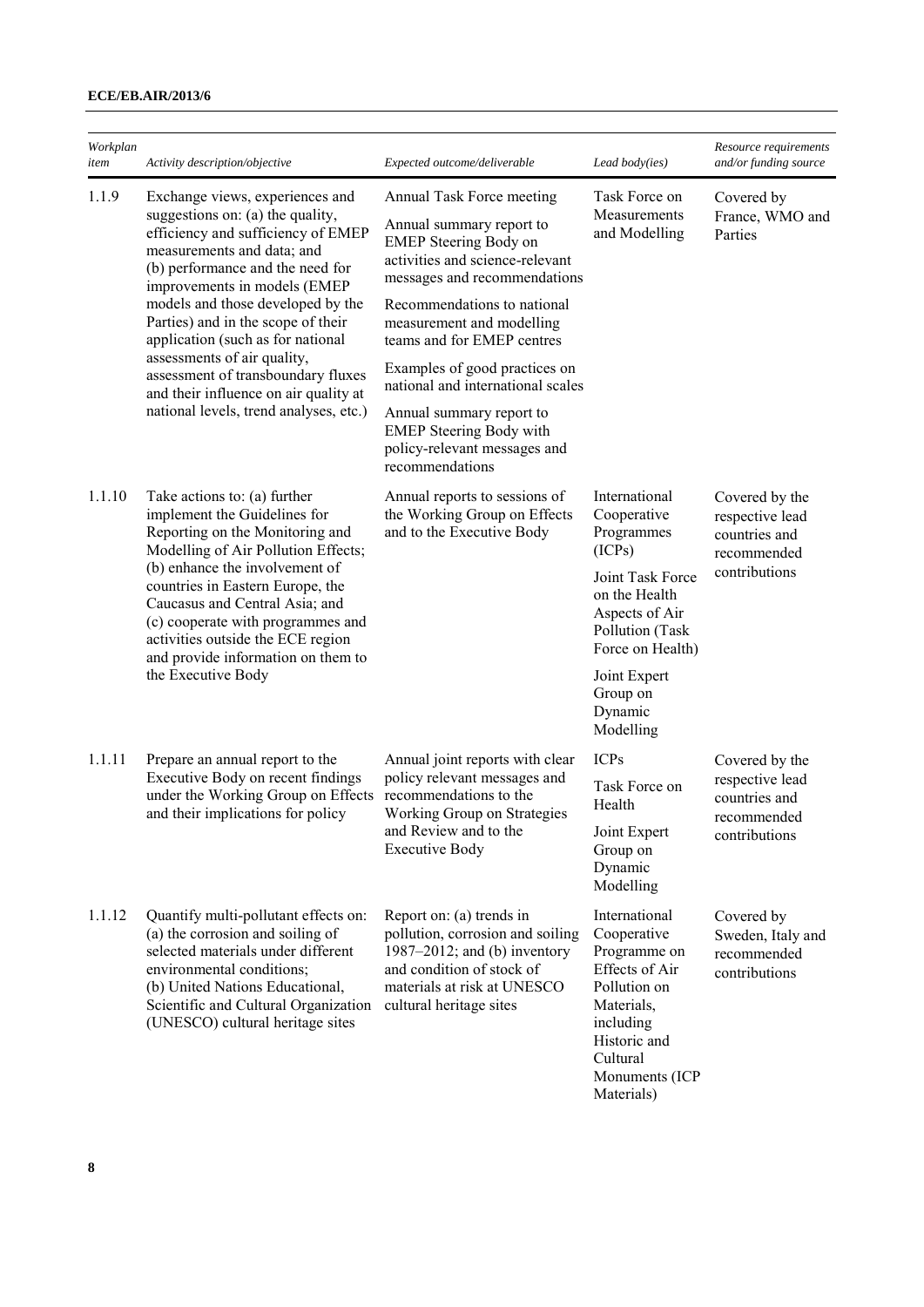| Workplan<br>item | Activity description/objective                                                                                                                                                                                                                                                                                                                                                                                      | Expected outcome/deliverable                                                                                                                                                                                                                                                                                                                                                                                                                                  | Lead body(ies)                                                                                                                                 | Resource requirements<br>and/or funding source                                                                      |
|------------------|---------------------------------------------------------------------------------------------------------------------------------------------------------------------------------------------------------------------------------------------------------------------------------------------------------------------------------------------------------------------------------------------------------------------|---------------------------------------------------------------------------------------------------------------------------------------------------------------------------------------------------------------------------------------------------------------------------------------------------------------------------------------------------------------------------------------------------------------------------------------------------------------|------------------------------------------------------------------------------------------------------------------------------------------------|---------------------------------------------------------------------------------------------------------------------|
| 1.1.13           | Identify: (a) the state of surface<br>water ecosystems and their long-<br>term changes with respect to the<br>impact of selected air pollutants,<br>including effects on biota; and<br>(b) changes in biodiversity and<br>climate in surface water ecosystems                                                                                                                                                       | Report on: (a) trends in surface<br>water chemistry and biology up<br>to 2011, and ecosystem<br>response to emission<br>reductions; and (b) biodiversity<br>and climate (to be decided at<br>the next Task Force meeting in<br>October 2013)                                                                                                                                                                                                                  | International<br>Cooperative<br>Programme on<br>Assessment and<br>Monitoring of<br>Acidification of<br>Rivers and Lakes<br>(ICP Waters)        | Covered by<br>Norway and<br>recommended<br>contributions                                                            |
| 1.1.14           | Collect, assess and carry out<br>integrated evaluation of:<br>(a) comprehensive and comparable<br>data on nitrogen deposition and/or<br>critical load exceedance on tree<br>defoliation; (b) impact of air<br>pollution and climate change on<br>forest growth; (c) impact of nitrogen<br>deposition on tree nutrition and<br>nutrient cycling; (d) nitrogen<br>deposition and nitrate leaching into<br>groundwater | Report on: (a) nitrogen critical<br>load exceedance on tree<br>defoliation (ii) impact of air<br>pollution and climate change on<br>forest growth (iii) impact of<br>nitrogen deposition on tree<br>diseases (iv) nitrogen<br>deposition and nitrate leaching<br>into the groundwater                                                                                                                                                                         | International<br>Cooperative<br>Programme on<br>Assessment and<br>Monitoring of Air<br><b>Pollution Effects</b><br>on Forests (ICP<br>Forests) | Covered by<br>Germany and<br>recommended<br>contributions                                                           |
| 1.1.15           | Assess the impact of heavy metals<br>on forest soils                                                                                                                                                                                                                                                                                                                                                                | Report on the impact of heavy<br>metals on forest soils                                                                                                                                                                                                                                                                                                                                                                                                       | <b>ICP</b> Forests                                                                                                                             | Covered by<br>Germany and                                                                                           |
|                  | Comparison with impact from the<br>European moss survey                                                                                                                                                                                                                                                                                                                                                             |                                                                                                                                                                                                                                                                                                                                                                                                                                                               |                                                                                                                                                | recommended<br>contributions                                                                                        |
| 1.1.16           | Evaluate effects on (semi-)natural<br>vegetation and crops due to the<br>impact of: (a) tropospheric ozone;<br>(b) co-occurring pollutants (ozone<br>and nitrogen) and climatic stresses;<br>(c) air pollution in Eastern and<br>South-Eastern Europe, the Caucasus<br>and Central and South-East Asia; (d)<br>rising background ozone levels in<br>Europe                                                          | Annual report on:<br>(a) supporting evidence for<br>ozone impacts on vegetation;<br>(b) the interacting effects of<br>co-occurring pollutants (ozone<br>and nitrogen) and climatic<br>stresses on vegetation; (c) air<br>pollution deposition to, and<br>impacts on vegetation, in<br>Eastern and South-Eastern<br>Europe, the Caucasus and<br>Central and South-East Asia;<br>(b) the implications of rising<br>background ozone for<br>vegetation in Europe | International<br>Cooperative<br>Programme on<br>Effects of Air<br>Pollution on<br>Natural<br>Vegetation and<br>Crops (ICP<br>Vegetation)       | Covered by the<br>United Kingdom<br>of Great Britain<br>and Northern<br>Ireland and<br>recommended<br>contributions |
| 1.1.17           | Develop further the flux-based<br>approach for setting critical levels of<br>ground-level ozone for vegetation<br>Update the dose-response functions                                                                                                                                                                                                                                                                | Updated chapter 3 of the<br>Manual on Methodologies and<br>Criteria for Modelling and<br>Mapping Critical Loads and<br>Levels and Air Pollution<br>Effects, Risks and Trends                                                                                                                                                                                                                                                                                  | <b>ICP</b> Vegetation<br><b>ICP</b> Forests                                                                                                    | Covered by the<br>United Kingdom<br>and recommended<br>contributions                                                |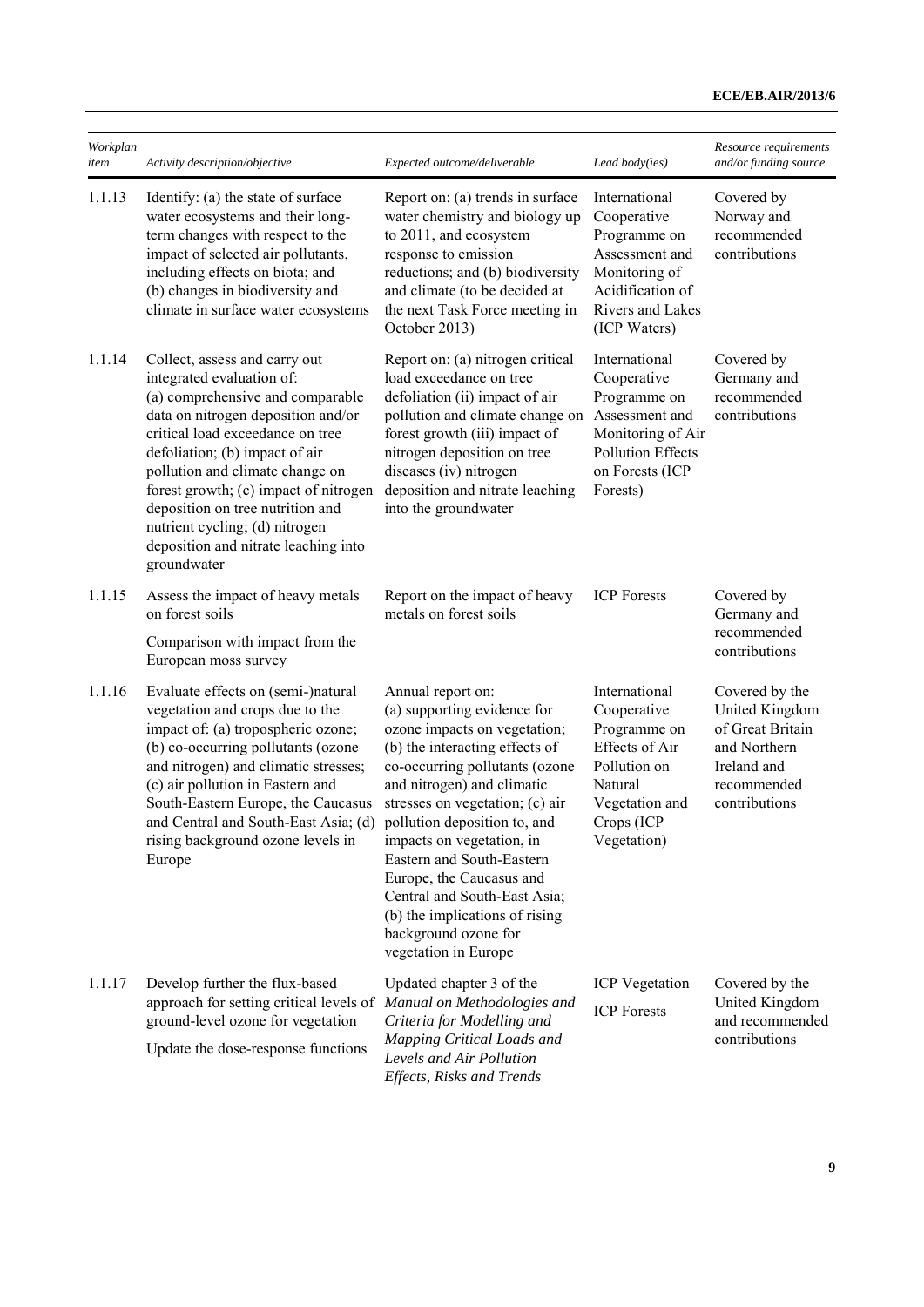| Workplan<br>item | Activity description/objective                                                                                                                                                                                                                                                                                                                                                                                                                                                                                                                                                 | Expected outcome/deliverable                                                                                                                                                                                                                                          | Lead body(ies)                                                                                                                                                                                                          | Resource requirements<br>and/or funding source                               |
|------------------|--------------------------------------------------------------------------------------------------------------------------------------------------------------------------------------------------------------------------------------------------------------------------------------------------------------------------------------------------------------------------------------------------------------------------------------------------------------------------------------------------------------------------------------------------------------------------------|-----------------------------------------------------------------------------------------------------------------------------------------------------------------------------------------------------------------------------------------------------------------------|-------------------------------------------------------------------------------------------------------------------------------------------------------------------------------------------------------------------------|------------------------------------------------------------------------------|
| 1.1.18           | Carry out preparatory work for the<br>European moss survey 2015/16                                                                                                                                                                                                                                                                                                                                                                                                                                                                                                             | Annual progress reports on<br>preparations for the European<br>moss survey 2015/16 (heavy<br>metals, nitrogen and persistent<br>organic pollutants (POPs))                                                                                                            | <b>ICP</b> Vegetation                                                                                                                                                                                                   | Covered by the<br>United Kingdom<br>and recommended<br>contributions         |
| 1.1.19           | Evaluate long-term trends in<br>ecosystem effects of sulphur,<br>nitrogen and heavy metals                                                                                                                                                                                                                                                                                                                                                                                                                                                                                     | Report and scientific paper                                                                                                                                                                                                                                           | International<br>Cooperative<br>Programme on<br>Integrated<br>Monitoring of Air<br><b>Pollution Effects</b><br>on Ecosystems<br>(ICP Integrated<br>Monitoring)                                                          | Covered by<br>Finland, Sweden<br>and recommended<br>contributions            |
| 1.2              | Dose response and critical loads                                                                                                                                                                                                                                                                                                                                                                                                                                                                                                                                               |                                                                                                                                                                                                                                                                       |                                                                                                                                                                                                                         |                                                                              |
| 1.2.1            | Analyse and compile the responses<br>by National Focal Centres to the<br>2012 call for data and contributions<br>to a dedicated Coordination Centre<br>for Effects (CCE) report addressing:<br>(a) dynamic modelling of abiotic<br>and biotic changes in European<br>Nature Information System<br>(EUNIS) habitat classes; and (b)<br>tentative applications on a regional<br>scale<br>Foster collaboration between<br>National Focal Centres, CCE and<br>habitat experts on the effects of air<br>pollution, with an emphasis on<br>nitrogen deposition on protected<br>areas | Annual reports to sessions of<br>the Working Group on Effects<br>and the Executive Body.<br>Increased collaboration<br>between National Focal<br>Centres, CCE and habitat<br>experts. Preliminary application<br>of the endpoints and indicators<br>at European scale | International<br>Cooperative<br>Programme on<br>Modelling and<br>Mapping of<br><b>Critical Loads</b><br>and Levels and<br>Air Pollution<br>Effects, Risks<br>and Trends (ICP<br>Modelling and<br>Mapping)<br><b>CCE</b> | Covered by the<br>Netherlands,<br>France and<br>recommended<br>contributions |
| 1.2.2            | Determine and predict the state of<br>ecosystems and their long-term<br>changes with respect to the regional<br>variation and impact of selected air<br>pollutants, with special attention to<br>effects on biota, and a special focus<br>on monitoring the state of<br>catchments and other ecosystems                                                                                                                                                                                                                                                                        | Report and scientific paper on<br>mass balances and indicators<br>for sulphur and nitrogen in<br>catchments                                                                                                                                                           | <b>ICP</b> Integrated<br>Monitoring                                                                                                                                                                                     | Covered by<br>Sweden, Finland<br>and recommended<br>contributions            |
| 1.2.3            | Develop further the methodologies<br>for assessment of direct and indirect<br>effects of long-range transboundary<br>air pollution on human health                                                                                                                                                                                                                                                                                                                                                                                                                             | Report on update of methods<br>for quantification of health<br>burden of air pollution                                                                                                                                                                                | Task Force on<br>Health                                                                                                                                                                                                 | Covered by<br>Germany,<br>Switzerland and<br>recommended<br>contributions    |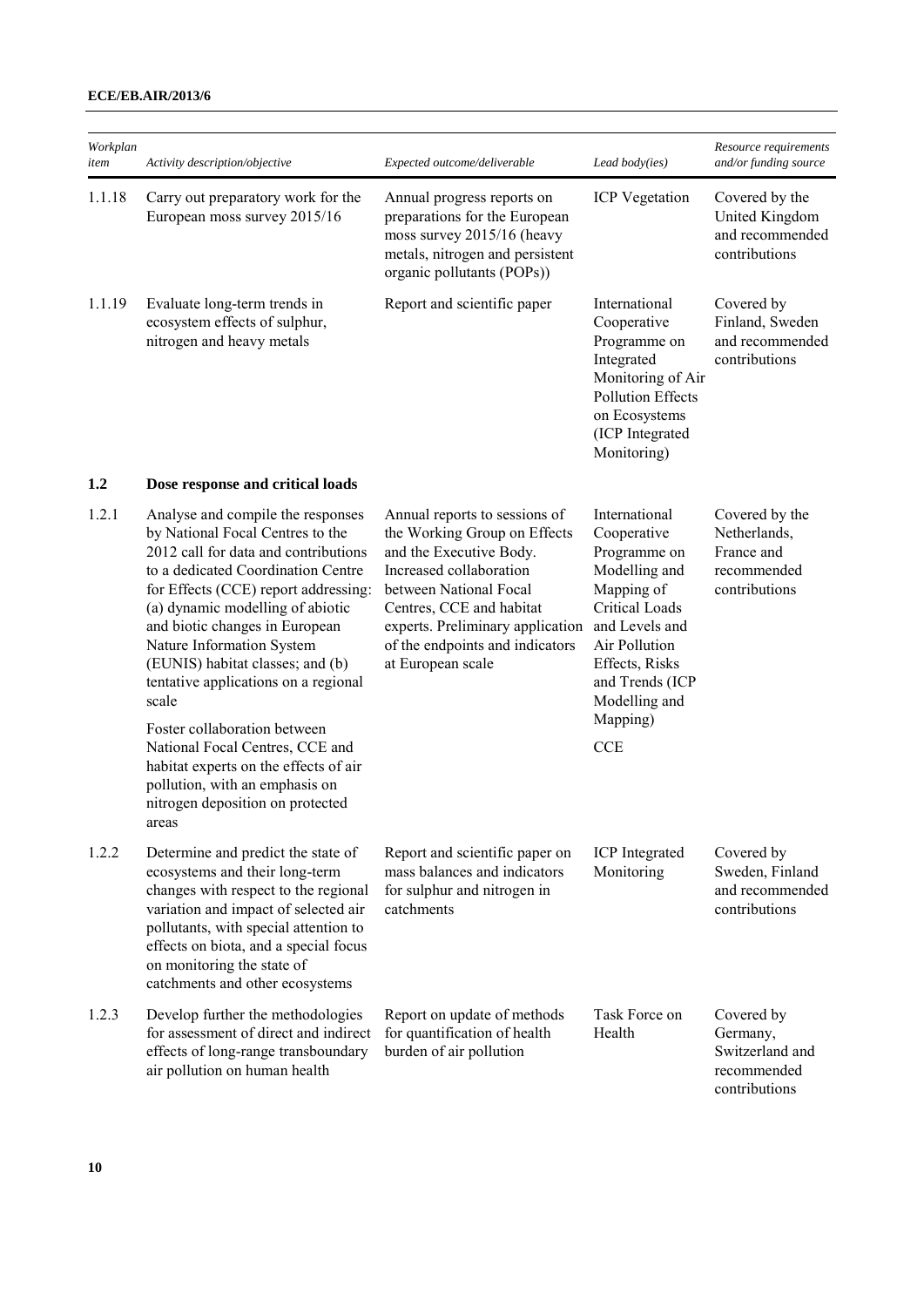| Workplan<br>item | Activity description/objective                                                                                                                                                                                                                                                                                                                                                                                                                                                                           | Expected outcome/deliverable                                                                                                                                                           | Lead body(ies)                                                    | Resource requirements<br>and/or funding source                            |
|------------------|----------------------------------------------------------------------------------------------------------------------------------------------------------------------------------------------------------------------------------------------------------------------------------------------------------------------------------------------------------------------------------------------------------------------------------------------------------------------------------------------------------|----------------------------------------------------------------------------------------------------------------------------------------------------------------------------------------|-------------------------------------------------------------------|---------------------------------------------------------------------------|
| 1.2.4            | Collect and analyse the evidence on<br>health impacts of ozone and PM<br>(including black carbon)                                                                                                                                                                                                                                                                                                                                                                                                        | Updated data on the evidence<br>of the health impacts of ozone<br>and PM                                                                                                               | Task Force on<br>Health                                           | Covered by<br>Germany,<br>Switzerland and<br>recommended<br>contributions |
| 1.3              | <b>Atmospheric and effects modelling</b>                                                                                                                                                                                                                                                                                                                                                                                                                                                                 |                                                                                                                                                                                        |                                                                   |                                                                           |
| 1.3.1            | Implement gridding system for<br>EMEP area in finer resolution<br>$(0.1^{\circ} \times 0.1^{\circ}$ longitude/latitude).<br>Collect and control data reported by<br>countries on main pollutants, heavy<br>metals and POPs. Identify data gaps.<br>Harmonize data from other sources<br>(the Joint Research Centre (JRC) of<br>the European Commission, the<br>International Institute for Applied<br>Systems Analysis (IIASA)) with the<br>EMEP system. Perform expert<br>estimates for remaining areas | Emission data in grids for<br>pollutants in geographical<br>coordinates $(0.1^{\circ} \times 0.1^{\circ})$ .<br>(This activity will be developed<br>and implemented gradually)         | Centre on<br>Emission<br>Inventories and<br>Projections<br>(CEIP) | Covered by EMEP<br>mandatory<br>contributions                             |
| 1.3.2            | Provide air concentrations and<br>deposition fields and source-<br>receptor matrices for the EMEP<br>domain for 2012 and 2013 for:<br>(a) photochemical compounds,<br>sulphur, nitrogen and PM; and<br>(b) POPs and heavy metals                                                                                                                                                                                                                                                                         | Annual status reports, including                                                                                                                                                       | MSC-W                                                             | Covered by EMEP<br>mandatory<br>contributions and<br>Norway               |
|                  |                                                                                                                                                                                                                                                                                                                                                                                                                                                                                                          | model performance analysis<br>EMEP country reports with<br>associated EMEP model data                                                                                                  | MSC-E                                                             |                                                                           |
|                  |                                                                                                                                                                                                                                                                                                                                                                                                                                                                                                          | Annual update of the database<br>for status run results, including<br>data on high temporal<br>resolution, and source-receptor<br>matrices                                             |                                                                   |                                                                           |
| 1.3.2<br>bis     | Collate national EMEP data in<br>unified web presentation. Provide<br>web access to data sets/model<br>calculation results in high temporal<br>resolution (hourly) for use in air<br>quality assessment by Parties                                                                                                                                                                                                                                                                                       | Access to information and data<br>for use in air quality assessment<br>by Parties                                                                                                      | MSC-W                                                             | Covered by EMEP<br>mandatory<br>contributions and<br>Norway               |
| 1.3.2            | Evaluate results of the EMEP                                                                                                                                                                                                                                                                                                                                                                                                                                                                             | Reports on the new EMEP grid                                                                                                                                                           | MSC-W                                                             | Covered by EMEP                                                           |
| ter              | models in the new grid: model<br>performance, trends and source<br>receptor relationships                                                                                                                                                                                                                                                                                                                                                                                                                | based on cooperative efforts<br>with Parties and the Task Force<br>on Measurements and<br>Modelling, including the<br>assessment of the model<br>performance in the new grid<br>system | MSC-E                                                             | mandatory<br>contributions                                                |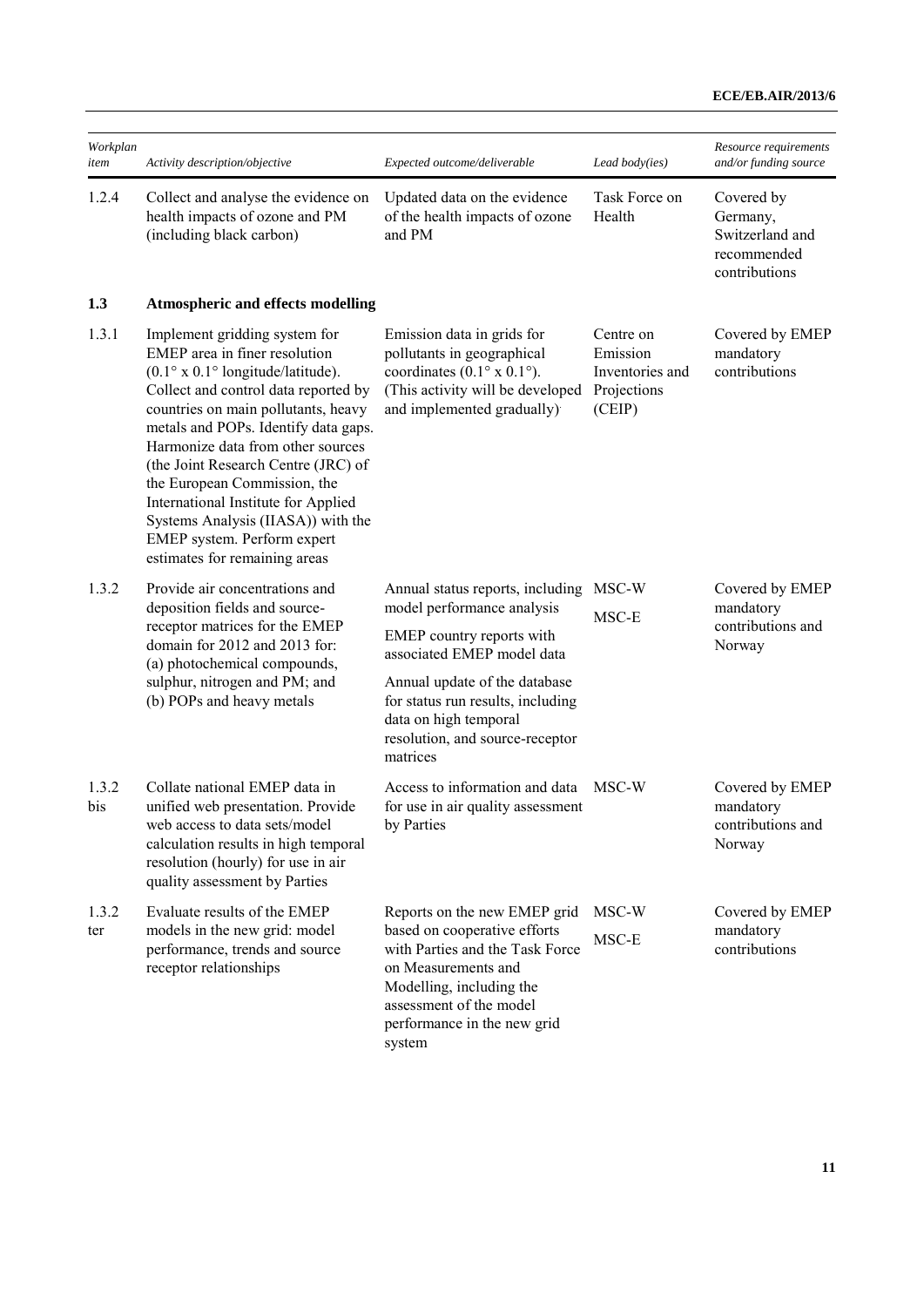| Workplan<br>item | Activity description/objective                                                                                                                                                                                                                                                                                                                                         | Expected outcome/deliverable                                                                                                                                                                                                                          | Lead body(ies)                | Resource requirements<br>and/or funding source              |
|------------------|------------------------------------------------------------------------------------------------------------------------------------------------------------------------------------------------------------------------------------------------------------------------------------------------------------------------------------------------------------------------|-------------------------------------------------------------------------------------------------------------------------------------------------------------------------------------------------------------------------------------------------------|-------------------------------|-------------------------------------------------------------|
| 1.3.3            | Assessment of pollution levels of                                                                                                                                                                                                                                                                                                                                      | Results and data published on                                                                                                                                                                                                                         | MSC-E                         | Covered by EMEP                                             |
|                  | heavy metals in selected countries                                                                                                                                                                                                                                                                                                                                     | web                                                                                                                                                                                                                                                   | The Netherlands<br>and others | mandatory<br>contributions                                  |
| 1.3.4            | Global-scale modelling to assess<br>contribution of the intercontinental<br>transport and secondary sources to<br>heavy metals and POP pollution in<br>the EMEP domain in cooperation<br>with the Task Force on Hemispheric<br>Transport of Air Pollution, the<br>Arctic Monitoring and Assessment<br>Programme and the United Nations<br>Environment Programme (UNEP) | Technical report<br>Results and data published on<br>the web<br>Presentation of results at the<br><b>Task Force on Measurements</b><br>and Modelling and other<br>scientific meetings                                                                 | MSC-E                         | Covered by EMEP<br>mandatory<br>contributions               |
|                  | In-depth analysis of re-emission and<br>wind resuspension and estimates of<br>contribution of anthropogenic and<br>secondary sources to mercury and<br>POP pollution in the EMEP domain<br>for 2012-2013                                                                                                                                                               |                                                                                                                                                                                                                                                       |                               |                                                             |
| 1.3.5            | Facilitate the use of the EMEP<br>model by Parties                                                                                                                                                                                                                                                                                                                     | Bi-annual training course for                                                                                                                                                                                                                         | MSC-W                         | Covered by EMEP                                             |
|                  |                                                                                                                                                                                                                                                                                                                                                                        | EMEP model users. Present the<br><b>EMEP</b> model and instructions<br>to facilitate the usage of model<br>products. Provide a platform for<br>a discussion on further EMEP<br>model development with<br>partners and users of EMEP<br>model products | MSC-E                         | mandatory<br>contributions and<br>Norway                    |
|                  |                                                                                                                                                                                                                                                                                                                                                                        | Make annual release of EMEP<br>and Global EMEP Multi-media<br>Modeling System (GLEMOS)<br>open source codes                                                                                                                                           |                               |                                                             |
| 1.3.6            | Develop further methodologies for                                                                                                                                                                                                                                                                                                                                      | Annual note on EMEP model                                                                                                                                                                                                                             | MSC-W                         | Covered by EMEP                                             |
|                  | modelling. Improve the<br>understanding of processes,<br>parameterizations, emissions and<br>linkages to climate:                                                                                                                                                                                                                                                      | updates based on EMEP<br>intensive campaigns and other<br>scientific information                                                                                                                                                                      | MSC-E                         | mandatory<br>contributions and<br>Norway                    |
|                  | (a) Investigate the role of dynamic<br>climate-sensitive emissions<br>(nitrogen oxides $(NOx)$ , ammonia,<br>volatile organic compounds (VOCs),<br>methane) for future effectiveness of<br>the Gothenburg Protocol for<br>reducing levels of ozone, PM and<br>nitrogen deposition                                                                                      | Technical report on the climate<br>impact of achieving the<br>Gothenburg Protocol goals                                                                                                                                                               | MSC-W                         | Covered by EMEP<br>mandatory<br>contributions and<br>Norway |
|                  | (b) Calculate Short-Lived Climate<br>Pollutant (SLCP) forcing for                                                                                                                                                                                                                                                                                                      | Technical report on SLCP<br>forcing originating in EMEP                                                                                                                                                                                               | MSC-W                         | Covered by EMEP<br>mandatory                                |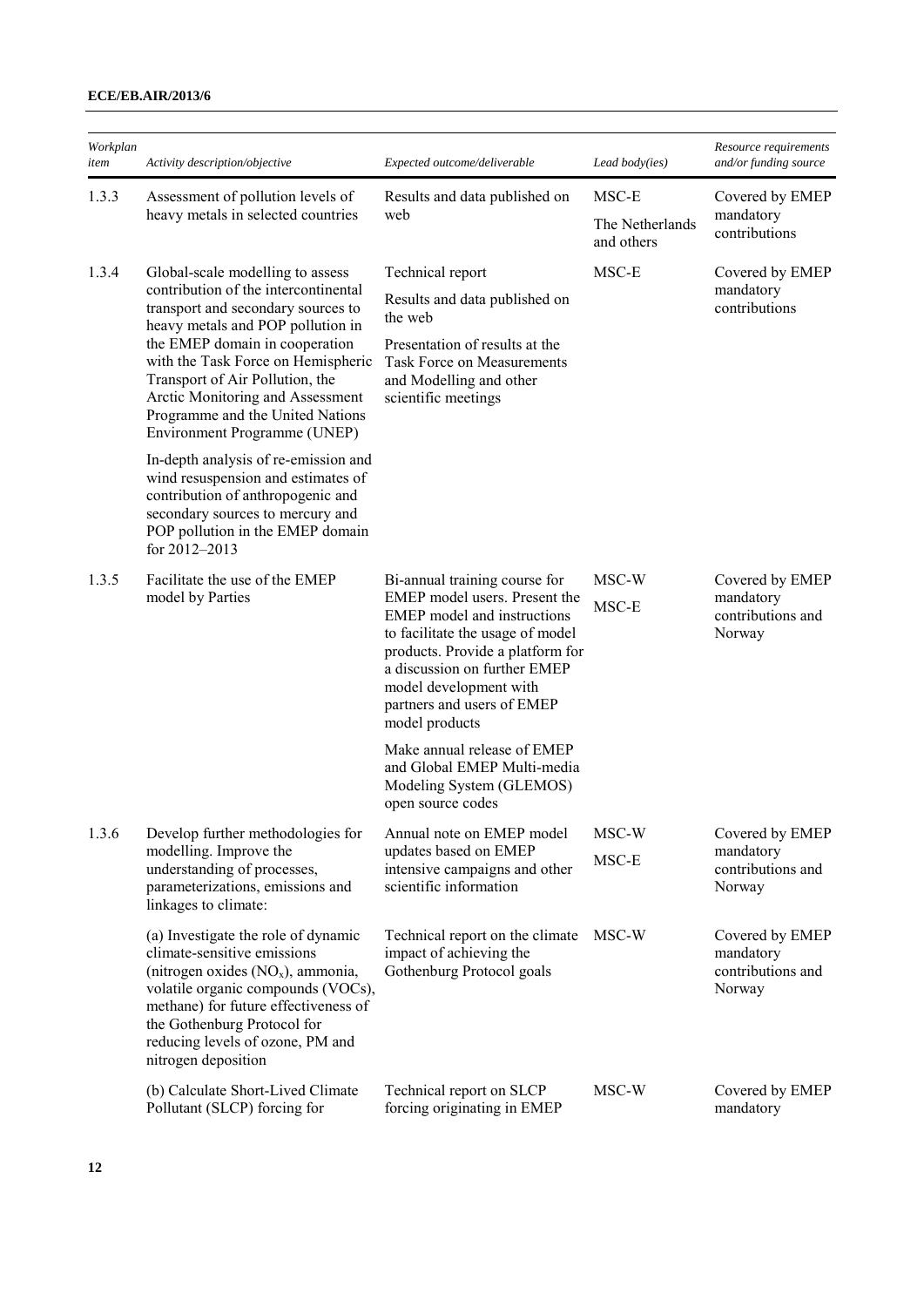| Workplan<br>item | Activity description/objective                                                                                                                                                                                                                                                                                                                                                                                                                                                                           | Expected outcome/deliverable                                                                                                                                                                                                                                                                                                                                                                          | Lead body(ies)                     | Resource requirements<br>and/or funding source                                                             |
|------------------|----------------------------------------------------------------------------------------------------------------------------------------------------------------------------------------------------------------------------------------------------------------------------------------------------------------------------------------------------------------------------------------------------------------------------------------------------------------------------------------------------------|-------------------------------------------------------------------------------------------------------------------------------------------------------------------------------------------------------------------------------------------------------------------------------------------------------------------------------------------------------------------------------------------------------|------------------------------------|------------------------------------------------------------------------------------------------------------|
|                  | Gothenburg Protocol<br>implementation. Evaluate<br>uncertainty in black carbon forcing                                                                                                                                                                                                                                                                                                                                                                                                                   | domain (for black carbon,<br>methane, ozone)                                                                                                                                                                                                                                                                                                                                                          |                                    | contributions and<br>Norway                                                                                |
|                  | (c) Investigate the role of<br>interactions and processes to lower<br>the uncertainties of heavy metal and<br>POP emissions and modelling in the<br><b>EMEP</b> domain                                                                                                                                                                                                                                                                                                                                   | Technical report on:<br>(a) interaction of mercury and<br>POPs with atmospheric<br>aerosols; (b) mercury<br>dispersion in the environment<br>with focus on aqueous<br>ecosystems; (c) model<br>parameterization of wind<br>resuspension and<br>re-volatilization of heavy<br>metals and POPs; and (d)<br>influence of climate change on<br>secondary emissions of heavy<br>metals and POPs pollutants | MSC-E<br><b>CEIP</b><br><b>CCC</b> | Covered by EMEP<br>mandatory<br>contributions                                                              |
| 1.3.7            | Communicate scientific<br>developments, model and<br>methodology improvements, data<br>and products                                                                                                                                                                                                                                                                                                                                                                                                      | Develop new web interface for<br>EMEP with better access to<br>EMEP programme products,<br>technical documentation and<br>news<br>Develop and maintain EMEP<br>website in Russian to facilitate<br>access to information by<br>countries in Eastern Europe, the<br>Caucasus and Central Asia<br>Develop near real-time<br>concentration and deposition                                                | MSC-W<br>MSC-E<br><b>CCC</b>       | Covered by EMEP<br>mandatory<br>contributions and<br>Norway                                                |
| 1.3.8            | Perform model simulations to<br>support the assessment of the EU<br>Thematic Strategy on Air Pollution,<br>the Gothenburg Protocol, the work of<br>the Task Force on the Hemispheric<br>Transport of Air Pollution, the United<br>Nations SLCP reduction policy and<br>to inform the Arctic Council, the<br><b>Baltic Marine Environment</b><br>Protection Commission (HELCOM)<br>and the Commission for the<br>Protection of the Marine<br>Environment of the North-East<br>Atlantic (OSPAR Commission) | data on heavy metals and POPs<br>for $2013 - 2014$ (two months'<br>delay)<br>Database of EMEP simulations MSC-W<br>and annual explanatory note on<br>model simulations<br>Technical report on estimates<br>and analysis of transboundary<br>pollution to the Arctic                                                                                                                                   |                                    | Covered by EMEP<br>mandatory<br>contributions and<br>Norway<br><b>OSPAR</b><br>Commission<br><b>HELCOM</b> |
| 1.3.8<br>bis     | Evaluation of the EMEP model and<br>comparison with models developed                                                                                                                                                                                                                                                                                                                                                                                                                                     | Report/publication of the<br>results of the first phase of the<br>EURODELTA3 modelling                                                                                                                                                                                                                                                                                                                | Task Force on<br>Measurements      | Covered by France<br>with contribution<br>from participating                                               |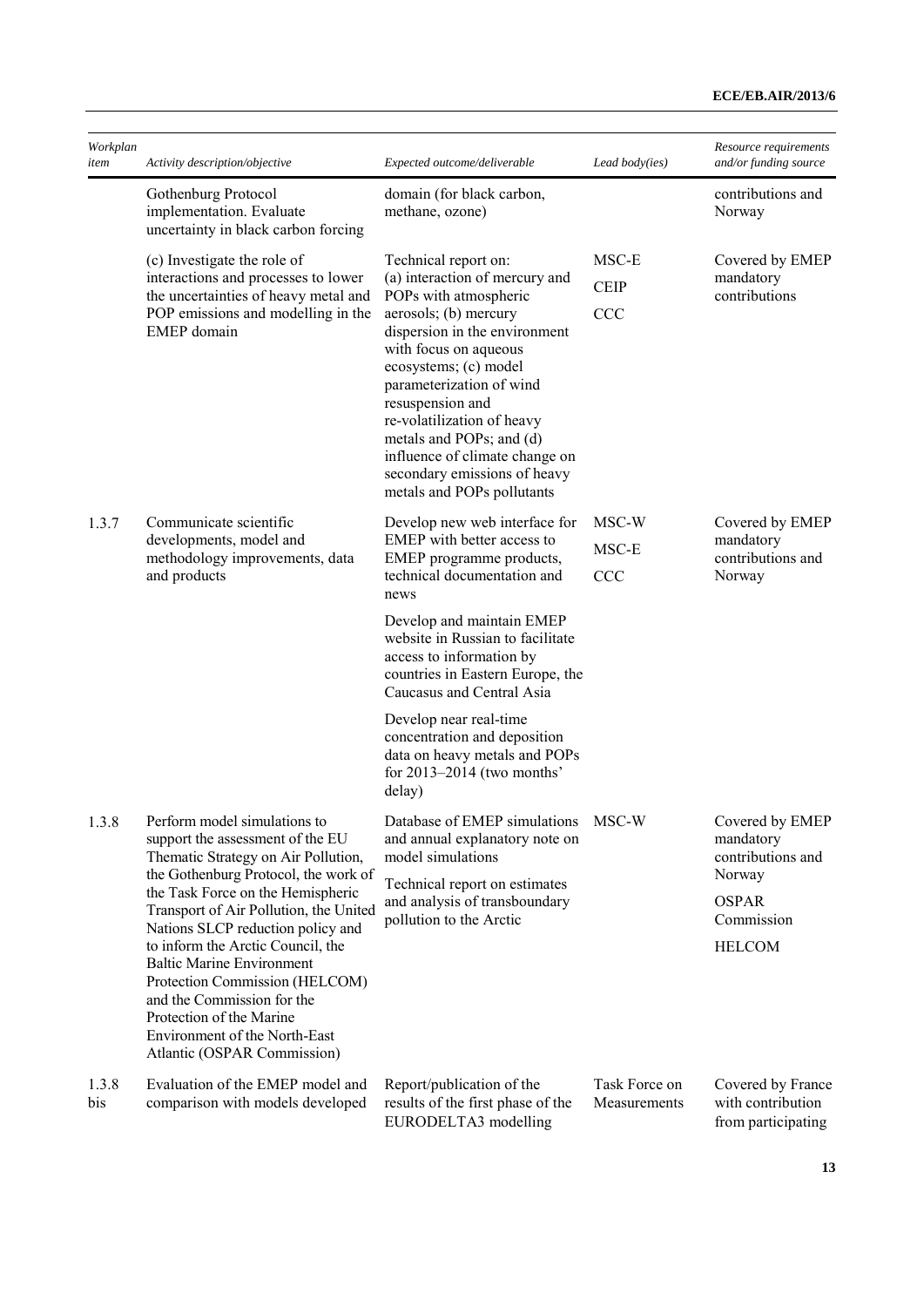| Workplan |                                                                                                                                                                                                                                                                                                                                                                                                                                       |                                                                                                                                                                                                                                                                                                               |                                                  | Resource requirements                                             |
|----------|---------------------------------------------------------------------------------------------------------------------------------------------------------------------------------------------------------------------------------------------------------------------------------------------------------------------------------------------------------------------------------------------------------------------------------------|---------------------------------------------------------------------------------------------------------------------------------------------------------------------------------------------------------------------------------------------------------------------------------------------------------------|--------------------------------------------------|-------------------------------------------------------------------|
| item     | Activity description/objective                                                                                                                                                                                                                                                                                                                                                                                                        | Expected outcome/deliverable                                                                                                                                                                                                                                                                                  | Lead body(ies)                                   | and/or funding source                                             |
|          | by the Parties                                                                                                                                                                                                                                                                                                                                                                                                                        | exercise (model evaluation)                                                                                                                                                                                                                                                                                   | and Modelling                                    | Parties                                                           |
| 1.3.9    | Develop and validate models for the<br>simulation of ecosystem responses.<br>Carry out biomonitoring to detect<br>natural changes, in particular to<br>assess integrated effects of air<br>pollutants and climate change                                                                                                                                                                                                              | Report on dynamic responses<br>on vegetation changes in<br>relation to nitrogen deposition                                                                                                                                                                                                                    | <b>ICP</b> Integrated<br>Monitoring              | Covered by<br>Finland, Sweden<br>and recommended<br>contributions |
| 1.3.10   | Develop further dynamic modelling<br>of acidification, nutrient nitrogen                                                                                                                                                                                                                                                                                                                                                              | Annual reports on progress in<br>dynamic modelling                                                                                                                                                                                                                                                            | All ecosystem-<br>related ICPs                   | Covered by the<br>respective lead<br>countries and<br>Sweden      |
|          | and other air pollution-induced<br>ecosystem effects, including the<br>interactions between climate change,<br>land use and biological responses                                                                                                                                                                                                                                                                                      |                                                                                                                                                                                                                                                                                                               | Joint Expert<br>Group on<br>Dynamic<br>Modelling |                                                                   |
| 1.4      | <b>Emission inventories</b>                                                                                                                                                                                                                                                                                                                                                                                                           |                                                                                                                                                                                                                                                                                                               |                                                  |                                                                   |
| 1.4.1    | Compile reported emission data and<br>import into the CEIP database.<br>Evaluate timeliness and<br>completeness of submitted data.<br>Carry out annual quality control of<br>inventories reported under the<br>Convention. Communicate the<br>results to the Parties<br>Update long-term strategy for the<br>review of emission data.<br>Improve/develop new tests for<br>emission checking                                           | Annual status reports to the<br><b>EMEP</b> Steering Body.<br>Contribution to assessment<br>report(s)<br>Annual country reports,<br>assessment country reports and<br>CEIP/European Environment<br>Agency (EEA) annual<br>inventory review report with<br>summary information<br>Update of methodology report | <b>CEIP</b>                                      | Covered by EMEP<br>mandatory<br>contributions<br>supported by EEA |
| 1.4.2    | Maintain and improve EMEP/CEIP<br>database system and CEIP website.<br>Adjust the database system<br>(WebDab, RepDab) according to<br>new reporting requirements and<br>reporting formats. Develop/update<br>formats for presentation of emission<br>data. Provide support to Parties and<br>the general public by posting data in<br>real time. Harmonize the EMEP<br>system with the revised UNFCCC<br>common reporting format 2015 | Online access to updated<br>information and instructions for<br>reporting, reported data<br>(WebDab), results of emission<br>reviews and other relevant<br>information<br>EMEP database system<br>harmonized with new reporting<br>guidelines<br>Updated RepDab                                               | <b>CEIP</b>                                      | Covered by EMEP<br>mandatory<br>contributions                     |
| 1.4.3    | Manage centralized in-depth review<br>process. Maintain the roster of<br>inventory experts and set up two<br>review teams annually                                                                                                                                                                                                                                                                                                    | Annual centralized in-depth<br>review of emission inventories.<br>Ten country review reports with<br>findings and recommendations                                                                                                                                                                             | <b>CEIP</b>                                      | Covered by EMEP<br>mandatory<br>contributions and<br>Parties      |
| 1.4.4    | Carry out compilation, quality<br>assurance and quality control of<br>reported gridded and large point                                                                                                                                                                                                                                                                                                                                | Annually updated web-based<br>data sets of gridded data for use<br>by modellers for current                                                                                                                                                                                                                   | <b>CEIP</b>                                      | Covered by EMEP<br>mandatory                                      |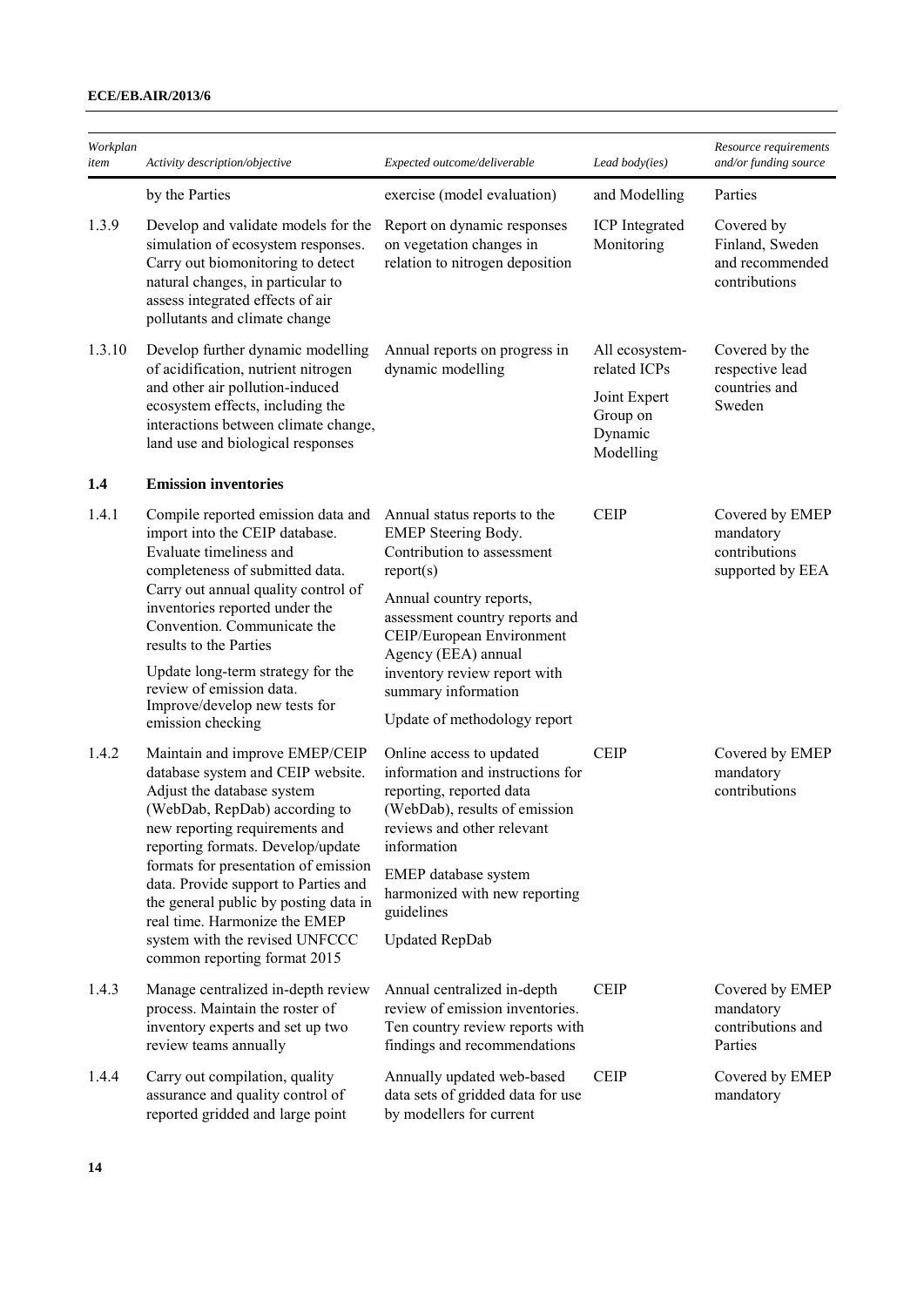| Workplan<br>item | Activity description/objective                                                                                                                                                                    | Expected outcome/deliverable                                                                                                               | Lead body(ies)                                                | Resource requirements<br>and/or funding source                    |
|------------------|---------------------------------------------------------------------------------------------------------------------------------------------------------------------------------------------------|--------------------------------------------------------------------------------------------------------------------------------------------|---------------------------------------------------------------|-------------------------------------------------------------------|
|                  | source data, and make expert<br>estimates for missing data. Make<br>annual gridding of emission data for<br>main pollutants, heavy metals and<br>POPs and re-gridding for historical<br>emissions | reported year plus update of<br>selected years                                                                                             |                                                               | contributions                                                     |
| 1.4.5            | Develop further the EMEP/EEA air<br>pollutant emission inventory<br>guidebook methodologies. Update<br>the maintenance and improvement<br>plan for the guidebook                                  | Updated maintenance and<br>improvement plan. Updated<br>chapters of the EMEP/EEA air<br>pollutant emission inventory<br>guidebook          | Task Force on<br>Emission<br>Inventories and<br>Projections   | Subject to<br>availability of<br>resource (no<br>estimate given)  |
| 1.4.6            | Develop guidance on compiling fine<br>time-scale emissions inventories and<br>pollutant speciation                                                                                                | Guidance chapters for inclusion<br>in the EMEP/EEA air pollutant<br>emission inventory guidebook                                           | Task Force on<br>Emission<br>Inventories and<br>Projections   | Subject to<br>availability of<br>resources<br>$(\$30,000)$        |
| 1.4.7            | Exchange information on national<br>and international activities on<br>emission inventories and projections<br>at annual Task Force meetings                                                      | Annual summary report to the<br><b>EMEP Steering Body with</b><br>policy-relevant messages and<br>recommendations                          | Task Force on<br>Emission<br>Inventories and<br>Projections   | Covered by the<br>United Kingdom,<br>Finland and the EU           |
| 1.5              | <b>Integrated assessment</b>                                                                                                                                                                      |                                                                                                                                            |                                                               |                                                                   |
| 1.5.1            | Update and further develop the<br>Greenhouse Gas and Air Pollution<br>Interactions and Synergies (GAINS)<br>model with new information on<br>emission data (the 2010 emission                     | Technical notes on:<br>(a) downscaling ammonia<br>deposition to protected areas;<br>(b) implementation of new<br>information on ecosystems | Centre for<br>Integrated<br>Assessment<br>Modelling<br>(CIAM) | Covered by EMEP<br>mandatory<br>contributions and<br><b>IIASA</b> |
|                  | inventories), emerging technologies<br>(provided by the Expert Group on<br>Techno-economic Issues/future Task<br>Force on Techno-economic issues),<br>on ecosystem impacts, ozone fluxes          | impacts; (c) improved<br>modelling of ozone fluxes; and<br>(d) implementation of health<br>impacts of nitrogen dioxide                     | Task Force on<br>Integrated<br>Assessment<br>Modelling        |                                                                   |
|                  | and health impacts of $NOx$ , and<br>downscaling ammonia deposition to<br>protected areas                                                                                                         |                                                                                                                                            | Expert Group on<br>Techno-economic<br>Issues/Future           |                                                                   |
|                  | Interact with Parties (meetings,<br>consultations, workshops) on input<br>data to the GAINS model                                                                                                 |                                                                                                                                            | Task Force on<br>Techno-economic<br>issues                    |                                                                   |
|                  |                                                                                                                                                                                                   |                                                                                                                                            | Task Force on<br>Reactive<br>Nitrogen                         |                                                                   |
|                  |                                                                                                                                                                                                   |                                                                                                                                            | <b>ICP</b> Modelling<br>and Mapping                           |                                                                   |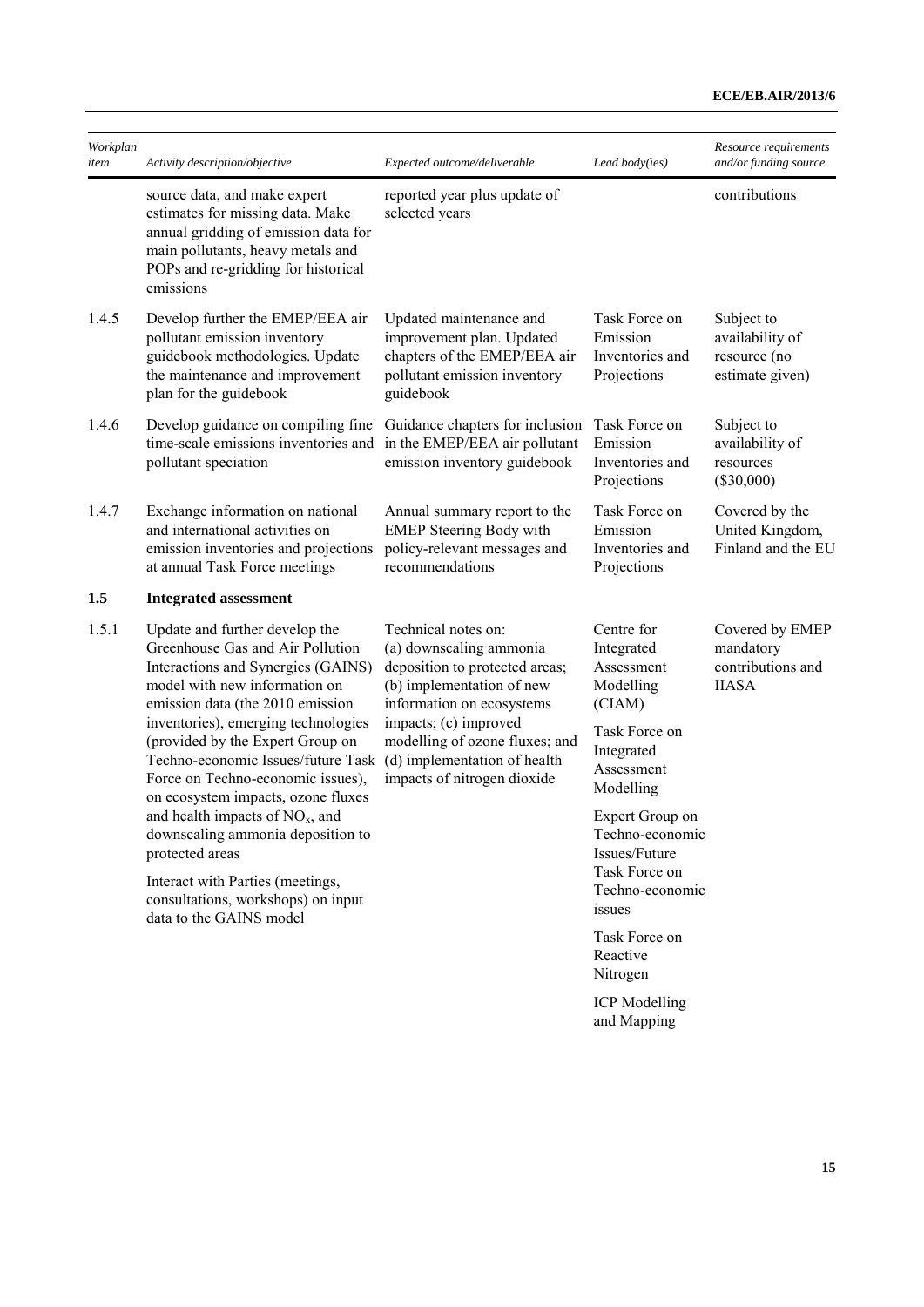| Workplan<br>item | Activity description/objective                                                                                                                                                                                                                                                                                                                                 | Expected outcome/deliverable                                                                                                                                                                                                                 | Lead body(ies)                                                | Resource requirements<br>and/or funding source                    |
|------------------|----------------------------------------------------------------------------------------------------------------------------------------------------------------------------------------------------------------------------------------------------------------------------------------------------------------------------------------------------------------|----------------------------------------------------------------------------------------------------------------------------------------------------------------------------------------------------------------------------------------------|---------------------------------------------------------------|-------------------------------------------------------------------|
| 1.5.2            | Analyse implications of EU policy                                                                                                                                                                                                                                                                                                                              | Two annual status reports                                                                                                                                                                                                                    | <b>CIAM</b>                                                   | Covered by EMEP                                                   |
|                  | proposals on air quality in the ECE<br>region. Analyse effectiveness of<br>hemispheric control strategies                                                                                                                                                                                                                                                      |                                                                                                                                                                                                                                              | Task Force on<br>Integrated<br>Assessment<br>Modelling        | mandatory<br>contributions and<br><b>IIASA</b>                    |
|                  |                                                                                                                                                                                                                                                                                                                                                                |                                                                                                                                                                                                                                              | Task Force on<br>Hemispheric<br>Transport of Air<br>Pollution |                                                                   |
| 1.5.3            | Increase linkages with global-scale                                                                                                                                                                                                                                                                                                                            | Global emission scenarios                                                                                                                                                                                                                    | <b>CIAM</b>                                                   | Covered by EMEP                                                   |
|                  | scenarios and issues (climate,<br>nitrogen, energy, transport, food<br>production) in cooperation with,<br>inter alia, the Intergovernmental<br>Panel on Climate Change (IPCC),<br>the International Nitrogen Initiative,<br>UNEP and the Climate and Clean<br>Air Coalition to Reduce Short-Lived Emission scenarios for mercury<br><b>Climate Pollutants</b> | Technical notes on: (a) cost-<br>effectiveness analysis;<br>(b) impact of changes in<br>hemispheric ozone on cost-<br>effective emission reductions in<br>Europe                                                                             |                                                               | mandatory<br>contributions and<br><b>IIASA</b>                    |
| 1.5.4            | Increase linkages with local-scale air Technical notes on:                                                                                                                                                                                                                                                                                                     |                                                                                                                                                                                                                                              | <b>CIAM</b>                                                   | Covered by EMEP<br>mandatory<br>contributions and<br><b>IIASA</b> |
|                  | pollution and cost-effective local<br>measures, including co-benefits<br>(congestion, healthy lifestyles,<br>reduced heat stress)                                                                                                                                                                                                                              | (a) downscaling of changes of<br>long-range transboundary air<br>pollution to hot spots;<br>(b) analysis of (cost-)<br>effectiveness of local versus<br>national versus international<br>measures; (c) alternative<br>agricultural scenarios | Task Force on<br>Integrated<br>Assessment<br>Modelling        |                                                                   |
| 1.5.5            | Provide support to Parties, in                                                                                                                                                                                                                                                                                                                                 | New annexes to the guidance                                                                                                                                                                                                                  | <b>CIAM</b><br>Task Force on<br>Reactive<br>Nitrogen          | Covered by EMEP<br>mandatory<br>contributions and<br><b>IIASA</b> |
|                  | particular countries in Eastern<br>Europe, the Caucasus and Central                                                                                                                                                                                                                                                                                            | documents on national nitrogen<br>budgets                                                                                                                                                                                                    |                                                               |                                                                   |
|                  | Asia, and scientific groups, in line<br>with the priorities of the<br>Convention's Long-term Strategy                                                                                                                                                                                                                                                          | Contribution to the updated<br>Handbook on emission<br>inventories for black carbon                                                                                                                                                          |                                                               |                                                                   |
|                  |                                                                                                                                                                                                                                                                                                                                                                | Contribution to the joint<br><b>EMEP-Working Group on</b><br><b>Effects Assessment Report</b>                                                                                                                                                |                                                               |                                                                   |
| 1.5.6            | Communicate and disseminate                                                                                                                                                                                                                                                                                                                                    | Web access to data sets, models CIAM                                                                                                                                                                                                         |                                                               | Covered by EMEP                                                   |
|                  | scientific developments, model and<br>methodology improvements, data<br>and products through the Task Force<br>on Integrated Assessment Modelling<br>website                                                                                                                                                                                                   | and results                                                                                                                                                                                                                                  | Task Force on<br>Integrated<br>Assessment<br>Modelling        | mandatory<br>contributions and<br><b>IIASA</b>                    |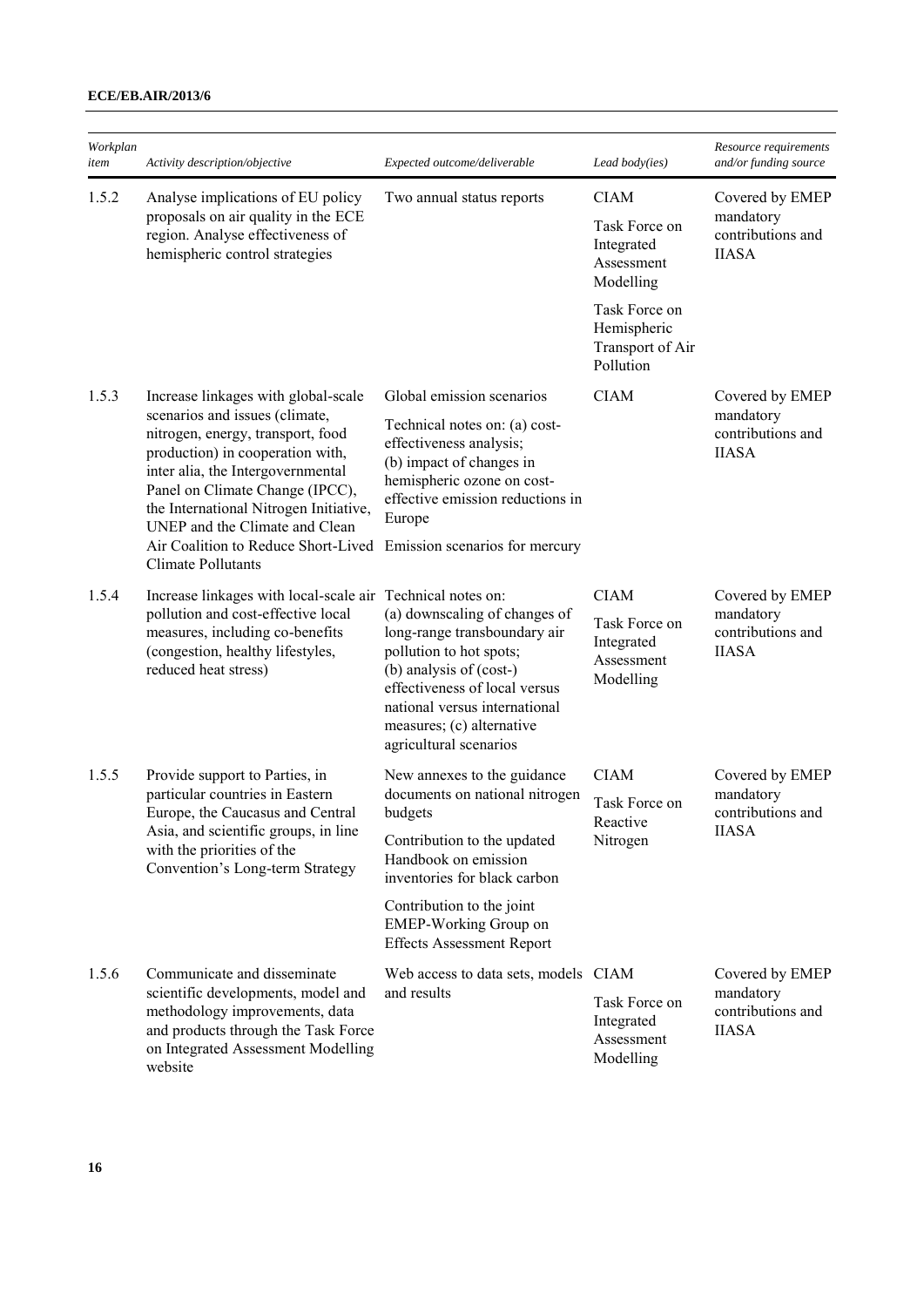| Workplan<br>item | Activity description/objective                                                                                                                                                                                        | Expected outcome/deliverable                                                                                                                                                 | Lead body(ies)                                                        | Resource requirements<br>and/or funding source                                                                                                                         |
|------------------|-----------------------------------------------------------------------------------------------------------------------------------------------------------------------------------------------------------------------|------------------------------------------------------------------------------------------------------------------------------------------------------------------------------|-----------------------------------------------------------------------|------------------------------------------------------------------------------------------------------------------------------------------------------------------------|
| 1.5.7            | Exchange information on national<br>and international integrated<br>assessment activities at annual Task<br>Force meetings                                                                                            | Annual summary report to the<br>EMEP Steering Body and the<br>Working Group on Strategies<br>and Review on activities and<br>policy-relevant messages and<br>recommendations | Task Force on<br>Integrated<br>Assessment<br>Modelling                | Partially covered<br>by Netherlands and<br>Sweden;<br>US\$ 10,000 for<br>travel support to<br>participants from<br>Eastern Europe,<br>the Caucasus and<br>Central Asia |
| 1.5.8            | Workshop on linking geographical<br>scales                                                                                                                                                                            | Report to the Task Force on<br><b>Integrated Assessment</b><br>Modelling                                                                                                     | Task Force on<br>Integrated<br>Assessment<br>Modelling<br><b>CIAM</b> | Host country to be<br>determined                                                                                                                                       |
| 1.6              | Hemispheric transport of air pollution                                                                                                                                                                                |                                                                                                                                                                              |                                                                       |                                                                                                                                                                        |
| 1.6.1            | Develop updated and improved<br>global emissions inventories and<br>future scenarios to serve as the basis<br>for assessments of intercontinental<br>transport of air pollution and<br>possible mitigation strategies | Documented global air<br>pollution emissions mosaic for<br>2008 and 2010 for use by<br>global and regional modellers                                                         | Task Force on<br>Hemispheric<br>Transport of Air<br>Pollution         | Covered by the<br>United States of<br>America, the EU<br>and in-kind<br>contributions from<br>national experts                                                         |
|                  |                                                                                                                                                                                                                       | Documented set of<br>"benchmark" air pollutant<br>emissions scenarios for 2010-<br>2030                                                                                      | <b>CIAM</b>                                                           |                                                                                                                                                                        |
|                  |                                                                                                                                                                                                                       |                                                                                                                                                                              | Task Force on<br>Integrated<br>Assessment<br>Modelling                |                                                                                                                                                                        |
| 1.6.2            | Conduct updated and improved<br>simulations of air pollution transport<br>using an ensemble of global and<br>regional models to quantify source-<br>receptor relationships on<br>intercontinental scales              | Ensemble of 2008-2010 global<br>and regional modelling base<br>and sensitivity simulations                                                                                   | Task Force on<br>Hemispheric<br>Transport of Air                      | In-kind<br>contributions from<br>national experts                                                                                                                      |
|                  |                                                                                                                                                                                                                       | Report/publications<br>summarizing the contribution<br>of regional and extraregional<br>sources to baseline and peak air<br>pollution levels                                 | Pollution<br>MSC-W                                                    |                                                                                                                                                                        |
|                  |                                                                                                                                                                                                                       |                                                                                                                                                                              | MSC-E                                                                 |                                                                                                                                                                        |
| 1.6.3            | Conduct detailed model-to-<br>observation and model-to-model<br>comparisons to better understand the<br>ability of current modelling tools to                                                                         | Report/publications on insights<br>from model-to-model and<br>model-to-observation<br>comparisons                                                                            | Task Force on<br>Hemispheric<br>Transport of Air<br>Pollution         | In-kind<br>contributions from<br>national experts                                                                                                                      |
|                  | represent intercontinental transport                                                                                                                                                                                  |                                                                                                                                                                              | MSC-W                                                                 |                                                                                                                                                                        |
|                  |                                                                                                                                                                                                                       |                                                                                                                                                                              | MSC-E                                                                 |                                                                                                                                                                        |
|                  |                                                                                                                                                                                                                       |                                                                                                                                                                              | <b>CCC</b>                                                            |                                                                                                                                                                        |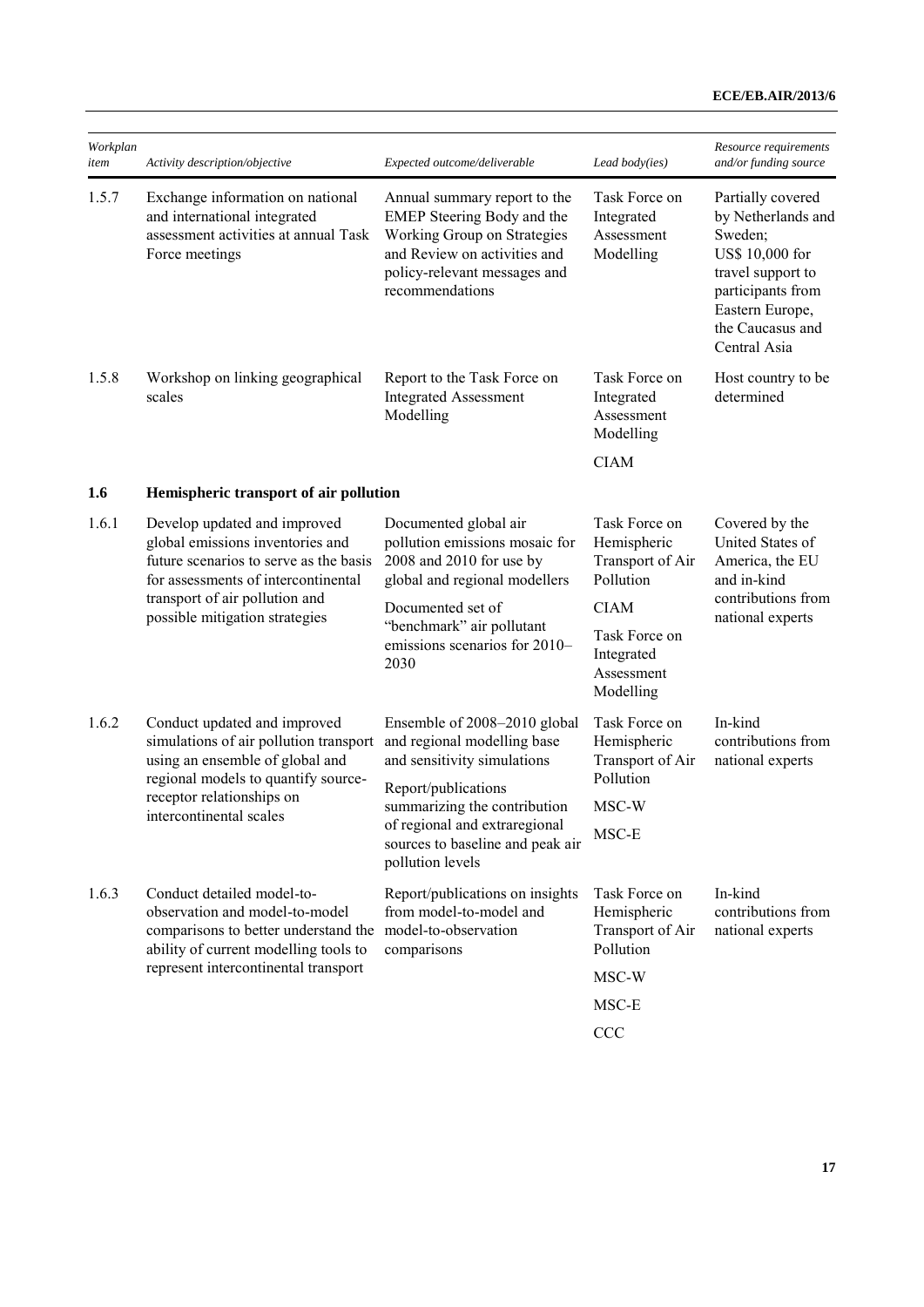| Workplan<br>item | Activity description/objective                                                                                                                                                                                                              | Expected outcome/deliverable                                                                                                                                                                                                                                             | Lead body(ies)                                                                                      | Resource requirements<br>and/or funding source                                                                         |
|------------------|---------------------------------------------------------------------------------------------------------------------------------------------------------------------------------------------------------------------------------------------|--------------------------------------------------------------------------------------------------------------------------------------------------------------------------------------------------------------------------------------------------------------------------|-----------------------------------------------------------------------------------------------------|------------------------------------------------------------------------------------------------------------------------|
| 1.6.4            | Evaluate the availability of<br>mitigation strategies for air pollution<br>in the Northern Hemisphere. Assess<br>implications of strategies for health,<br>ecosystem and climate impacts                                                    | Workshop on impact<br>assessment methods of regional<br>and transported air pollution in<br>cooperation with the Working<br>Group on Effects and similar<br>expert groups from South and<br>East Asia                                                                    | Task Force on<br>Hemispheric<br>Transport of Air<br>Pollution<br><b>Working Group</b><br>on Effects | Covered by the<br>United States, the<br>EU and in-kind<br>contributions from<br>national experts                       |
|                  |                                                                                                                                                                                                                                             | Report/publications on<br>improved methods and impacts<br>of mitigation measures<br>affecting regional and<br>extraregional sources                                                                                                                                      | <b>CIAM</b><br>Task Force on<br>Integrated<br>Assessment<br>Modelling                               |                                                                                                                        |
| 1.6.5            | Examine the impact of climate<br>change on the contribution of<br>regional and extraregional sources<br>of air pollution                                                                                                                    | Report on robust findings from<br>IPCC and other studies on<br>impacts of climate change on<br>air pollution transport                                                                                                                                                   | Task Force on<br>Hemispheric<br>Transport of Air<br>Pollution                                       | Covered by the<br>United States, the<br>EU and in-kind<br>contributions from<br>national experts                       |
| 1.6.6            | Develop a distributed network of<br>data repositories and web-enabled<br>tools to facilitate broader<br>participation in the assessment of<br>intercontinental transport of air<br>pollution                                                | Update and further populate the<br>hemispheric transport of air<br>pollution observation (HTAP -<br>Obs) database                                                                                                                                                        | <b>CCC</b><br>MSC-W<br>Task Force on<br>Hemispheric<br>Transport of Air<br>Pollution                | Covered by EMEP<br>mandatory<br>contributions, and<br>contributions from<br>Norway, the<br>United States and<br>the EU |
|                  |                                                                                                                                                                                                                                             | Complete in 2014 and possibly<br>revise in 2015 HTAP database<br>phase II. Provide information<br>technology infrastructure to<br>hold a harmonized HTAP<br>database. Provide free access to<br>the database                                                             |                                                                                                     |                                                                                                                        |
|                  |                                                                                                                                                                                                                                             | Create web-enabled tools to<br>access, visualize, and analyse<br>HTAP experiment results                                                                                                                                                                                 |                                                                                                     |                                                                                                                        |
| 1.6.7            | Communication of policy-relevant<br>messages concerning<br>intercontinental transport of air<br>pollution and cooperation with other<br>relevant regional and global efforts                                                                | Annual report to EMEP<br>Steering Body highlighting new Hemispheric<br>policy-relevant findings. Jointly Transport of Air<br>organized workshops with other Pollution<br>regional and global cooperative<br>efforts. Participation in major<br>international conferences | Task Force on                                                                                       | Covered by the<br>United States, the<br>EU and in-kind<br>contributions from<br>national experts                       |
| 1.7              | <b>Adjustment procedure</b>                                                                                                                                                                                                                 |                                                                                                                                                                                                                                                                          |                                                                                                     |                                                                                                                        |
| 1.7.1            | Reviews applications for<br>adjustments to emission reduction<br>commitments or inventories and any<br>supporting documentation submitted<br>in accordance with Executive Body<br>decisions $2012/3$ , $2012/4$ and<br>$2012/12$ by experts | Expert assessments submitted<br>to the EMEP Steering Body                                                                                                                                                                                                                | <b>EMEP</b> Steering<br>Body<br><b>CEIP</b>                                                         | Estimates to be<br>provided by CEIP<br>and the Task Force<br>on Emission<br>Inventories and<br>Projections             |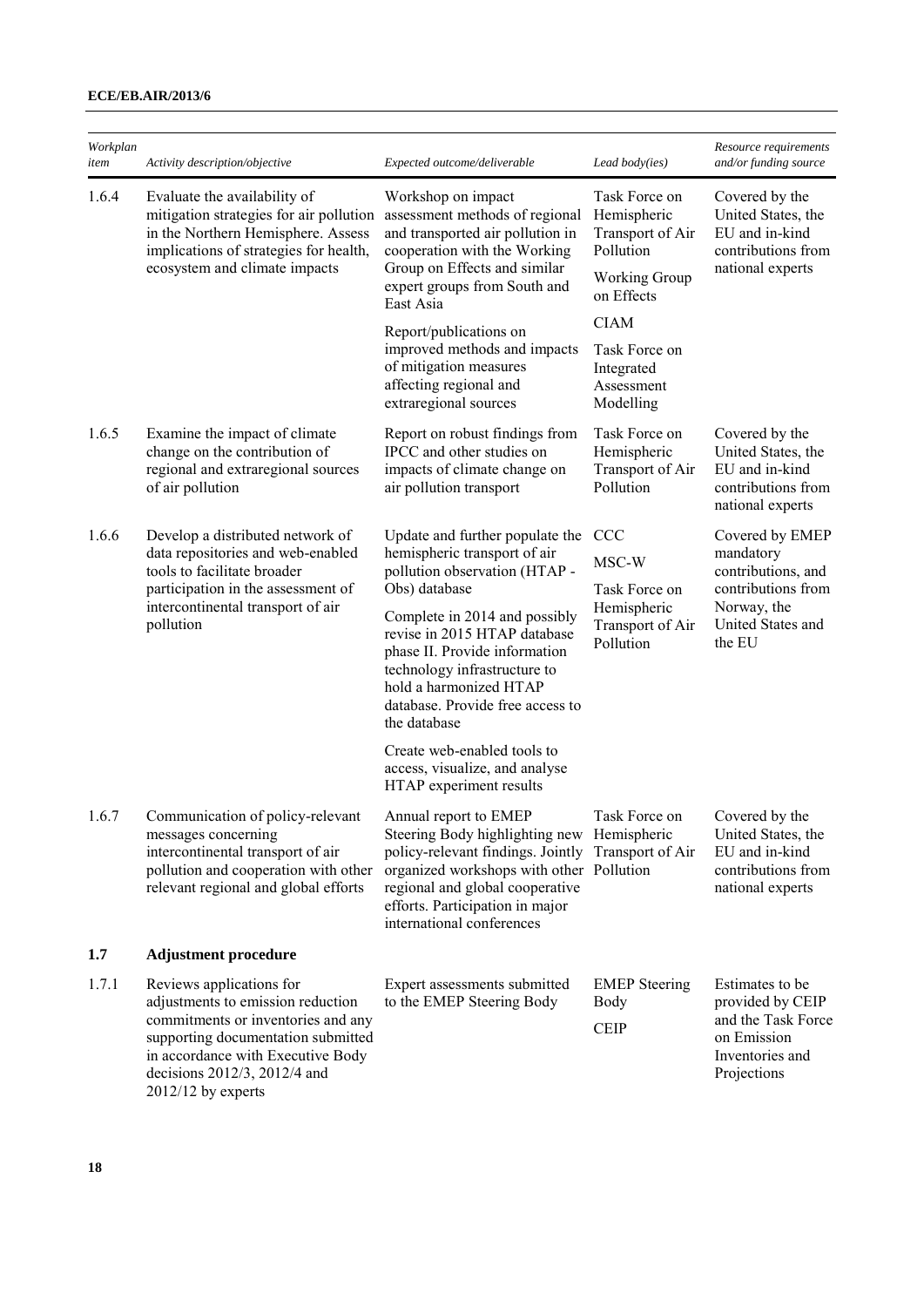| Workplan<br>item | Activity description/objective                                                                                                                                       | Expected outcome/deliverable                                           | Lead body(ies)               | Resource requirements<br>and/or funding source                                                                                 |
|------------------|----------------------------------------------------------------------------------------------------------------------------------------------------------------------|------------------------------------------------------------------------|------------------------------|--------------------------------------------------------------------------------------------------------------------------------|
| 1.7.2            | Consider expert assessments of the<br>applications for adjustments to<br>emission inventories or<br>commitments and make<br>recommendations to the Executive<br>Body | Recommendations to the<br><b>Executive Body</b>                        | <b>EMEP</b> Steering<br>Body |                                                                                                                                |
| 1.7.3            | Provide support to the<br>implementation of the adjustment<br>procedures under the Gothenburg<br>Protocol as laid out in decisions<br>2012/3 and 2012/12             | Implementation of decisions<br>2012/3 and 2012/12                      | secretariat                  |                                                                                                                                |
| 1.8              | <b>Science-policy messages/recommendations</b>                                                                                                                       |                                                                        |                              |                                                                                                                                |
| 1.8.1            | Assess scientific work over the past<br>decade; identify trends with regard<br>to the long-term development of the<br>Convention's air pollution policies            | Joint Assessment Report<br>Executive Summary in 2015                   |                              | Bureau of the<br>Working Group on<br><b>Effects and EMEP</b><br><b>Steering Body</b>                                           |
| 1.8.2            | Synthesize scientific findings;<br>present messages and<br>recommendations for policymakers                                                                          | Chair's synthesis report of<br>scientific findings for<br>policymakers |                              | Bureau of the<br>Working Group on<br>Effects, EMEP<br>Steering Body and<br>the Working<br>Group on<br>Strategies and<br>Review |

## **2. Policy**

17. In line with the priorities set out in the Long-term Strategy for the Convention, the policy-related work in the period 2014–2015 will aim to foster the implementation of the Convention and its three most recent Protocols, and their recent amendments (i.e., the Gothenburg Protocol, the Protocol on Heavy Metals and the Protocol on Persistent Organic Pollutants), throughout the ECE region, with a particular emphasis on the countries in Eastern and South-Eastern Europe, the Caucasus and Central Asia. It will also aim to address linkages with climate change, biodiversity and other cross-sectoral considerations, notably the linkages between nitrogen and human diet, water, ecosystems and biodiversity. Cooperation will be established and maintained with regional and global organizations addressing cross-sectoral issues, such as biodiversity, ecosystems, agriculture, food and climate change. The implementation of the Convention's protocols will be strengthened through the exchange of information and good practices on policies, legislation and measures, as well as technology. The development and dissemination of guidance documents and materials to increase the knowledge and awareness of best available techniques (BAT), as well as the exploration of new approaches and abatement measures, including the development of an integrated approach for controlling nitrogen pollution, will further support the implementation of the protocols.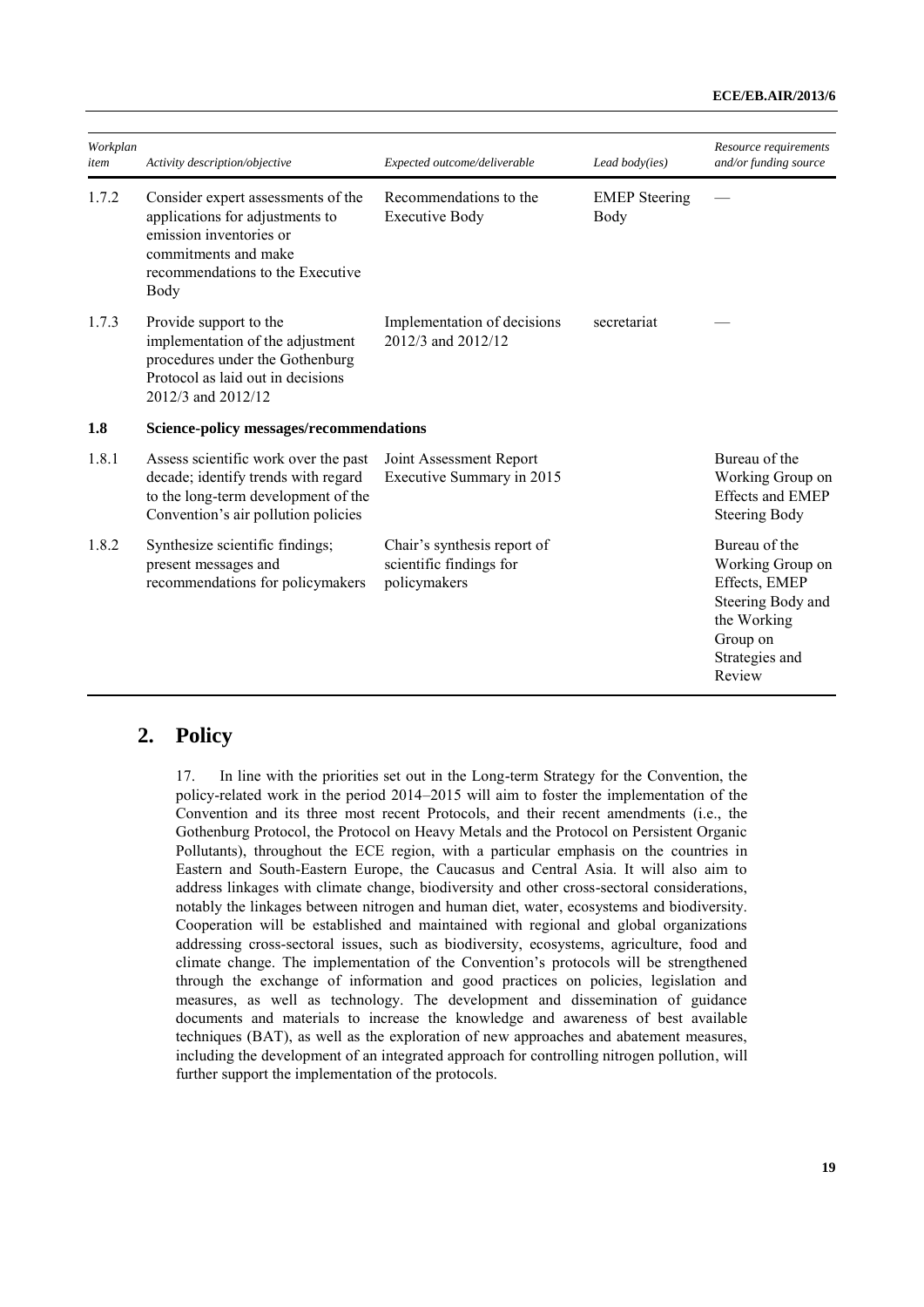| Table 2<br><b>Policy</b> |                                                                                                                                                                                                                                                                                                                                                                                                                       |                                                                                                                                                                                                                                          |                                                                                                                                                                                                                                                       |                                                                            |
|--------------------------|-----------------------------------------------------------------------------------------------------------------------------------------------------------------------------------------------------------------------------------------------------------------------------------------------------------------------------------------------------------------------------------------------------------------------|------------------------------------------------------------------------------------------------------------------------------------------------------------------------------------------------------------------------------------------|-------------------------------------------------------------------------------------------------------------------------------------------------------------------------------------------------------------------------------------------------------|----------------------------------------------------------------------------|
| Workplan<br>item         | Activity description/objective                                                                                                                                                                                                                                                                                                                                                                                        | Expected outcome/deliverable                                                                                                                                                                                                             | Lead body(ies)                                                                                                                                                                                                                                        | Resource requirements<br>and/or funding source                             |
| 2.1                      | Exchange of information and review/development of strategies and policies                                                                                                                                                                                                                                                                                                                                             |                                                                                                                                                                                                                                          |                                                                                                                                                                                                                                                       |                                                                            |
| 2.1.1                    | Exchange information on national,<br>subregional and regional policies<br>and strategies for the control of<br>major air pollutants, in accordance<br>with article 8 of the Convention,<br>including exchanging experiences<br>and best practices on policies,<br>strategies and measures to                                                                                                                          | (a) Collection and analysis of<br>information on strategies and<br>policies for air pollution<br>abatement throughout the ECE<br>region, presented to the<br>Working Group on Strategies<br>and Review                                   | Secretariat                                                                                                                                                                                                                                           | <b>US\$ 30,000</b>                                                         |
|                          | implement the Convention's<br>protocols and their amendments at<br>sessions of the Working Group on<br>Strategies and Review. Provide a<br>platform for sharing information on<br>the challenges faced by countries in<br>Eastern and South-Eastern Europe,<br>the Caucasus and Central Asia in<br>acceding to the Convention's three<br>recently amended Protocols and the<br>implementation of their<br>commitments | (b) Recommendations to the<br>Executive Body for further<br>strengthening the ratification<br>and implementation of the<br>Convention's protocols and<br>amendments to them                                                              | <b>Working Group</b><br>on Strategies and<br>Review                                                                                                                                                                                                   |                                                                            |
| 2.1.2                    | Organize high-level Meeting on<br>Actions to Promote Improved Air<br>Quality in the ECE countries of<br>Eastern Europe, the Caucasus and<br>Central Asia                                                                                                                                                                                                                                                              | Increased awareness among<br>policy-makers in the target<br>subregion of the benefits of<br>ratification and implementation<br>of the Convention's protocols;<br>strengthened commitment to<br>actions for accession to the<br>protocols | Coordinating<br>Group on<br>promotion of<br>actions towards<br>implementation<br>of the Convention<br>in Eastern<br>Europe, the<br>Caucasus and<br>Central Asia<br>(Coordinating<br>Group for Eastern<br>Europe, the<br>Caucasus and<br>Central Asia) | US\$ 110,000<br>(US\$ 30,000)<br>provided by the<br>Russian<br>Federation) |
|                          |                                                                                                                                                                                                                                                                                                                                                                                                                       |                                                                                                                                                                                                                                          | Secretariat                                                                                                                                                                                                                                           |                                                                            |
| 2.1.3                    | Synthesize policy-relevant<br>information on the basis of<br>information exchange at sessions of<br>the Working Group on Strategies<br>and Review and information<br>received from scientific bodies and<br>groups; extract messages and<br>identify present and future policy<br>needs                                                                                                                               | Chair's report on present and<br>future policy needs prepared for<br><b>Executive Body sessions</b>                                                                                                                                      | <b>Working Group</b><br>on Strategies and<br><b>Review Bureau</b>                                                                                                                                                                                     |                                                                            |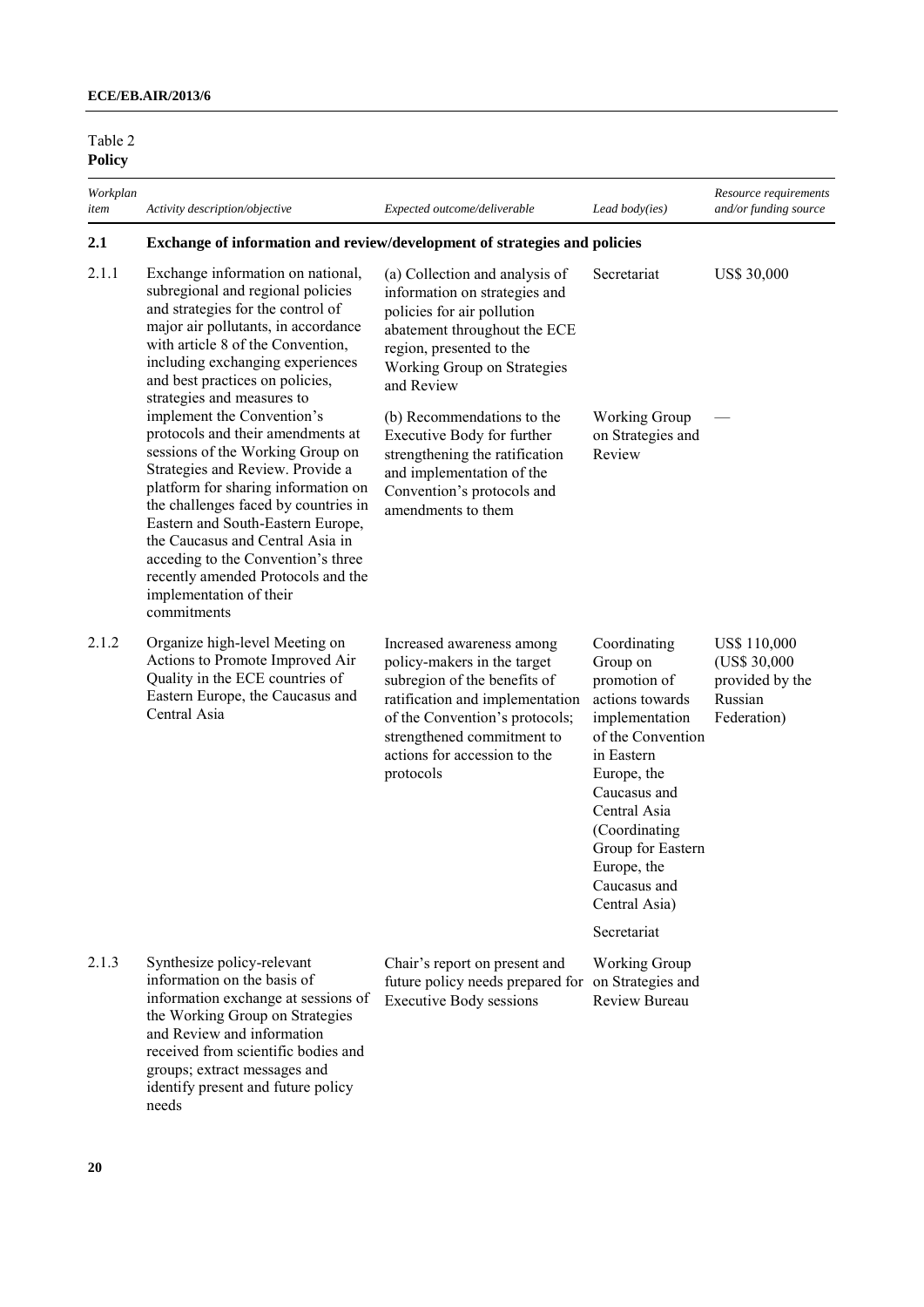| Workplan<br>item | Activity description/objective                                                                                                                                                                                                                                                                                                                                             | Expected outcome/deliverable                                                                                                                                                                                                                                                                                                         | Lead body(ies)                                                                                       | Resource requirements<br>and/or funding source                                                                    |
|------------------|----------------------------------------------------------------------------------------------------------------------------------------------------------------------------------------------------------------------------------------------------------------------------------------------------------------------------------------------------------------------------|--------------------------------------------------------------------------------------------------------------------------------------------------------------------------------------------------------------------------------------------------------------------------------------------------------------------------------------|------------------------------------------------------------------------------------------------------|-------------------------------------------------------------------------------------------------------------------|
| A.               | Development and promotion of Guidance documents                                                                                                                                                                                                                                                                                                                            |                                                                                                                                                                                                                                                                                                                                      |                                                                                                      |                                                                                                                   |
| 2.2.1            | Workshop/event in 2014 to promote<br>awareness and understanding, in<br>particular in countries of Eastern<br>Europe, the Caucasus and Central<br>Asia, of the Guidance document on<br>control techniques for emissions of<br>sulphur, $NOx$ , VOCs and and<br>particulate matter (including PM <sub>10</sub> ,<br>$PM_{2.5}$ and black carbon) from<br>stationary sources | Increased awareness of the<br>control techniques for<br>emissions from stationary<br>sources in countries of Eastern<br>Europe, the Caucasus and<br>Central Asia                                                                                                                                                                     | Expert Group on<br>Techno-<br>Economic Issues/<br>future Task Force<br>on Techno-<br>Economic Issues | US\$ 15,000 in<br>addition to partial<br>coverage from<br>contribution by<br>France                               |
| 2.2.2            | Develop guidance document on<br>control techniques for emissions of<br>sulphur, NO <sub>x</sub> , VOCs and dust<br>(including $PM_{10}$ , $PM_{2.5}$ and black<br>carbon) from mobile sources and its<br>translation into Russian                                                                                                                                          | Draft guidance document,<br>including executive summary<br>submitted for adoption by the<br><b>Executive Body</b>                                                                                                                                                                                                                    | Expert Group on<br>Techno-<br>Economic Issues/<br>future Task Force<br>on Techno-<br>economic Issues | US\$ 47,000 in<br>addition to partial<br>coverage from<br>contribution by<br>France and<br>European<br>Commission |
| 2.2.3            | Workshop in 2015 to promote<br>awareness and understanding of the<br>Guidance document on control<br>techniques for emissions of sulphur,<br>$NOx$ , VOCs and dust (including<br>$PM_{10}$ , $PM_{2.5}$ and black carbon) from<br>mobile sources                                                                                                                           | Increased awareness of the<br>control techniques for<br>emissions from mobile sources<br>in countries of Eastern Europe,<br>the Caucasus and Central Asia.<br>The responsible body should be<br>the Expert Group on Techno-<br>Economic Issues/future Task<br>Force on Techno-economic<br>Issues, with resources to be<br>determined | Expert Group on<br>Techno-<br>Economic Issues/<br>future Task Force<br>on Techno-<br>economic Issues | US\$ 15,000<br>(indicative)                                                                                       |
| 2.2.4            | Workshop in 2014 to promote the<br>application of the Guidance<br>document on best available<br>techniques for controlling emissions<br>of heavy metals and their<br>compounds                                                                                                                                                                                             | Increased capacity to apply<br>BAT to implement the Protocol<br>on Heavy Metals                                                                                                                                                                                                                                                      | Task Force on<br><b>Heavy Metals</b><br>(2014)                                                       | Covered from<br>contributions by<br>Norway and<br>Germany                                                         |
| 2.2.5            | Workshop in 2015 to promote the<br>application of the Guidance<br>document on best available<br>techniques for controlling emissions<br>of POPs from major stationary<br>sources                                                                                                                                                                                           | Increased capacity to apply<br>BAT to implement the Protocol<br>on POPs                                                                                                                                                                                                                                                              | Expert Group on<br>Techno-<br>Economic Issues/<br>future Task Force<br>on Techno-<br>economic Issues | <b>US\$ 15,000</b>                                                                                                |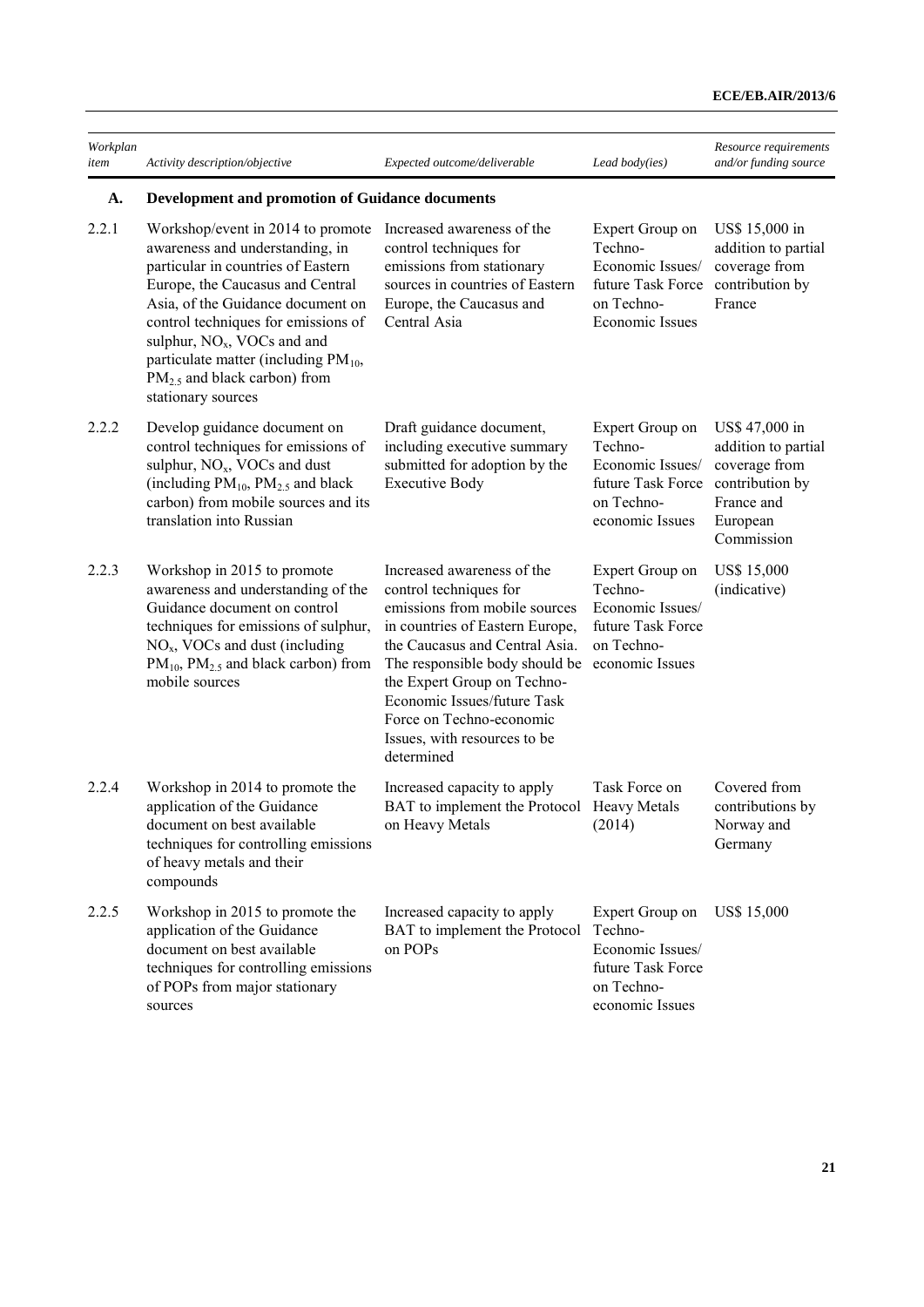| Workplan<br>item | Activity description/objective                                                                                                                                                                                                                                                                                                                                                                           | Expected outcome/deliverable                                                                                                                                                                                           | Lead body(ies)                                                                                                     | Resource requirements<br>and/or funding source                                                        |
|------------------|----------------------------------------------------------------------------------------------------------------------------------------------------------------------------------------------------------------------------------------------------------------------------------------------------------------------------------------------------------------------------------------------------------|------------------------------------------------------------------------------------------------------------------------------------------------------------------------------------------------------------------------|--------------------------------------------------------------------------------------------------------------------|-------------------------------------------------------------------------------------------------------|
| <b>B.</b>        | Collection and analysis of data, further development of methodologies                                                                                                                                                                                                                                                                                                                                    |                                                                                                                                                                                                                        |                                                                                                                    |                                                                                                       |
| 2.2.6            | Develop a techno-economic tool as<br>an evolution of the methodologies<br>for evaluating costs in the Large<br><b>Combustion Plants Sector</b>                                                                                                                                                                                                                                                           | Availability of tools for<br>estimating the costs of<br>implementing BAT and the<br>requirements of the Gothenburg<br>Protocol in different sectors                                                                    | Expert Group on<br>Techno-<br>Economic Issues/<br>future Task Force<br>on Techno-<br>economic Issues               | Covered by France<br>[and Italy]                                                                      |
| 2.2.7            | Analyse the available Gothenburg<br>GAINS scenarios to estimate the<br>technical upgrade to be<br>implemented by countries of Eastern with the Gothenburg Protocol,<br>Europe, the Caucasus and Central<br>Asia in order to comply with the<br>Gothenburg Protocol. Organize<br>workshop/bilateral consultations for<br>verification of the analysis and<br>estimates with countries of the<br>subregion | Analyses/estimates of the<br>technical upgrade needed for<br>compliance by target countries<br>verified with the countries                                                                                             | Expert Group on<br>Techno-<br>Economic Issues/<br>future Task Force<br>on Techno-<br>economic Issues               | US\$ 8,000 in<br>addition to partial<br>coverage from<br>contribution by<br>Italy                     |
| 2.2.8            | Collect and provide up-to-date data<br>for cost modelling for BAT; conduct<br>workshop with IIASA experts as<br>necessary                                                                                                                                                                                                                                                                                | Updated data for electricity<br>production and iron and steel<br>sectors provided to CIAM for<br>inclusion in GAINS<br>Updated cost data for BAT<br>reference documents for<br>selected sectors (e.g.,<br>electricity) | Expert Group on<br>Techno-<br>Economic Issues/<br>future Task Force<br>on Techno-<br>economic Issues               | Covered by France                                                                                     |
| 2.2.9            | Examine costs and benefits of<br>ammonia emission abatement<br>measures to improve the<br>understanding of health, climate and<br>environment-related linkages for<br>nitrogen                                                                                                                                                                                                                           | Cost data on the effectiveness<br>of ammonia emission<br>abatement measures provided<br>to CIAM                                                                                                                        | Task Force on<br>Reactive<br>Nitrogen                                                                              | Covered by the<br>United Kingdom                                                                      |
| 2.2.10           | Annual Task Force meetings to<br>exchange information on techno-<br>economic issues and network                                                                                                                                                                                                                                                                                                          | Meeting reports to the Working<br>Group on Strategies and<br>Review with policy-relevant<br>messages and recommendations                                                                                               | Expert Group on<br>Techno-<br>Economic Issues/<br>future Task Force<br>on Techno-<br>economic Issues               | US\$ 8,000 (travel)<br>in addition to<br>partial coverage<br>from contribution<br>by France and Italy |
| 2.2.11           | Explore abatement techniques for<br>further reducing heavy metals<br>emissions <sup>a</sup>                                                                                                                                                                                                                                                                                                              | Report to the Working Group<br>on Strategies and Review                                                                                                                                                                | Expert Group on<br>Techno-<br>Economic Issues/<br>future Task Force<br>on Techno-<br>economic Issues<br>as of 2015 | Covered by France                                                                                     |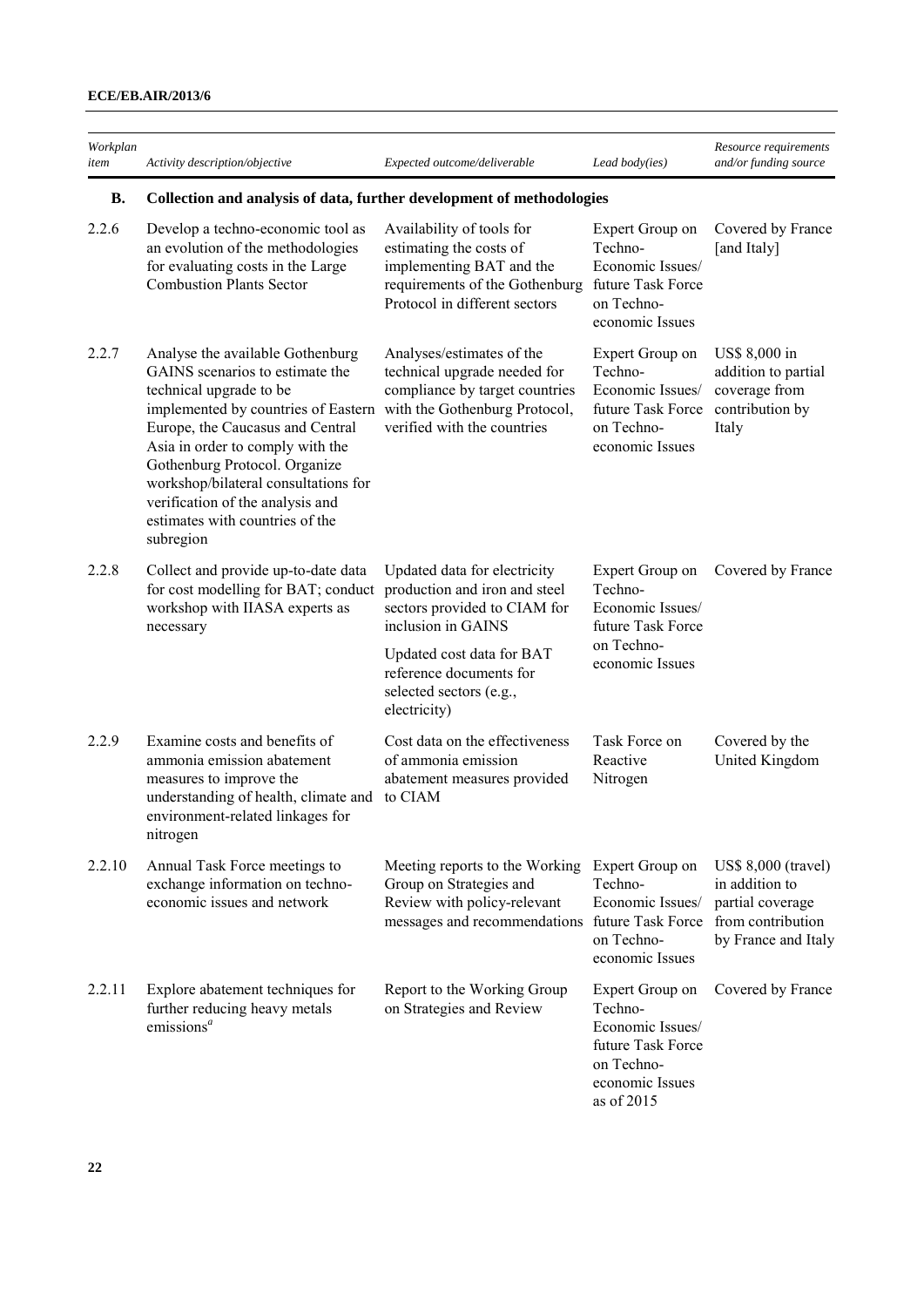| Workplan<br>item | Activity description/objective                                                                                                                                                                                                    | Expected outcome/deliverable                                                                                                                               | Lead body(ies)                                                                                                     | Resource requirements<br>and/or funding source                                                     |
|------------------|-----------------------------------------------------------------------------------------------------------------------------------------------------------------------------------------------------------------------------------|------------------------------------------------------------------------------------------------------------------------------------------------------------|--------------------------------------------------------------------------------------------------------------------|----------------------------------------------------------------------------------------------------|
| 2.2.12           | Explore the new approaches and<br>abatement techniques for further<br>reducing POPs emissions                                                                                                                                     | Report to the Working Group<br>on Strategies and Review                                                                                                    | Expert Group on<br>Techno-<br>Economic Issues/<br>future Task Force<br>on Techno-<br>economic Issues<br>as of 2015 | <b>US\$ 30,000</b>                                                                                 |
| 2.2.13           | Serve as a regional clearinghouse of<br>control technology information for<br>primary emissions of $NOx$ , sulphur<br>dioxide, VOCs and PM, including<br>SLCPs, heavy metals and POPs                                             | Public availability of<br>information on for primary<br>emissions of $NOx$ , sulphur<br>dioxide, VOCs and PM,<br>including SLCPs, heavy metals<br>and POPs | Expert Group on<br>Techno-<br>Economic Issues/<br>future Task Force<br>on Techno-<br>economic Issues               | Covered by France                                                                                  |
| 2.3              | <b>Nitrogen</b>                                                                                                                                                                                                                   |                                                                                                                                                            |                                                                                                                    |                                                                                                    |
| A.               | Development and promotion of guidance and reference documents                                                                                                                                                                     |                                                                                                                                                            |                                                                                                                    |                                                                                                    |
| 2.3.1            | Prepare the publication on ammonia<br>emission mitigation and disseminate                                                                                                                                                         | Publication of guidance<br>document on preventing and<br>abating ammonia emissions<br>from agricultural sources<br>(ECE/EB.AIR/120<br>forthcoming)         | Task Force on<br>Reactive<br>Nitrogen                                                                              | Covered by the<br>United Kingdom                                                                   |
| 2.3.2            | Prepare and disseminate the<br>publication on nitrogen budgets with<br>its annexes. Organize workshop to<br>improve awareness and<br>understanding                                                                                | Publication of guidance<br>document on national nitrogen<br>budgets (ECE/EB.AIR/119);<br>improved understanding of<br>national nitrogen budgets            | Task Force on<br>Reactive<br>Nitrogen                                                                              | US\$ 25,000<br>(workshop) in<br>addition to<br>coverage of<br>publication by the<br>United Kingdom |
| 2.3.3            | Update the ECE Framework Code<br>for Good Agricultural Practice for<br>Reducing Ammonia<br>(EB.AIR/WG.5/2001/7), including<br>taking account of the relevant EU<br><b>Best Available Techniques</b><br>Reference (BREF) documents | Executive Summary with key<br>messages and update submitted<br>to the Executive Body in 2014,<br>extended version of publication<br>available in 2015      | Task Force on<br>Reactive<br>Nitrogen                                                                              | Covered by the<br>United Kingdom,<br>Denmark Canada,<br>Czech Republic<br>and Germany              |
| <b>B.</b>        | Collection and analysis of data; development and refinement methodologies and new approaches                                                                                                                                      |                                                                                                                                                            |                                                                                                                    |                                                                                                    |
| 2.3.4            | Develop multi-pollutant approaches<br>Organize workshop                                                                                                                                                                           | Draft report on integrated<br>approaches for nitrogen<br>mission shotomont notion                                                                          | Task Force on<br>Reactive<br>N <sub>itrocon</sub>                                                                  | US\$ 25,000<br>(workshop in<br>oddition to                                                         |

emission abatement policy

Nitrogen

(workshop in addition to development of document by the United Kingdom, Denmark and inkind contribution by authors)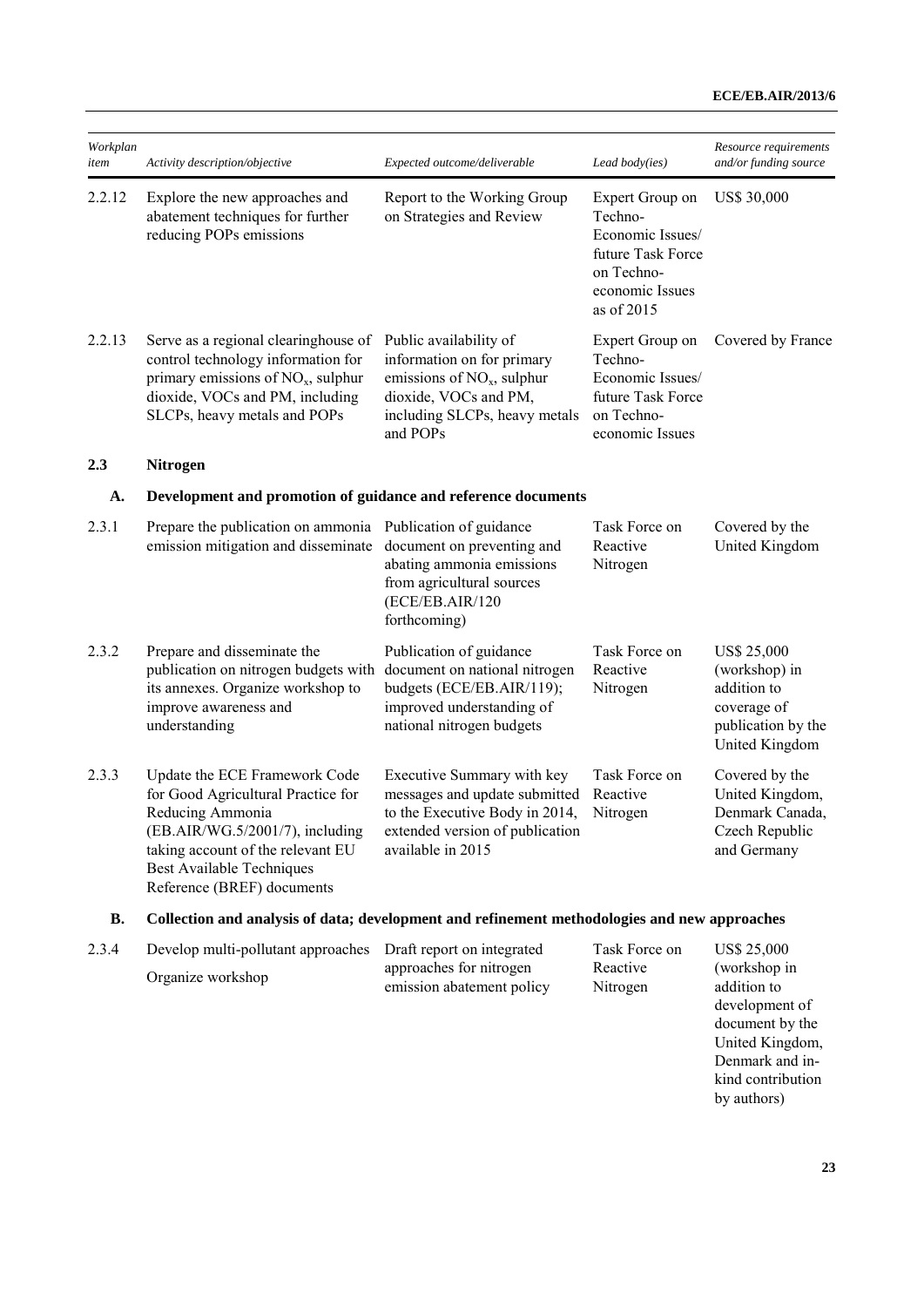| Workplan<br>item | Activity description/objective                                                                                                                                                                                                                                                                                                                                                                                                                                       | Expected outcome/deliverable                                                                                                                                                              | Lead body(ies)                        | Resource requirements<br>and/or funding source                                                                                                                                                                                                      |
|------------------|----------------------------------------------------------------------------------------------------------------------------------------------------------------------------------------------------------------------------------------------------------------------------------------------------------------------------------------------------------------------------------------------------------------------------------------------------------------------|-------------------------------------------------------------------------------------------------------------------------------------------------------------------------------------------|---------------------------------------|-----------------------------------------------------------------------------------------------------------------------------------------------------------------------------------------------------------------------------------------------------|
| 2.3.5            | Continue to provide technical<br>information on making and using<br>nitrogen budgets and estimating<br>nitrogen emissions                                                                                                                                                                                                                                                                                                                                            | Draft indicators submitted to<br>the the Executive Body in 2015<br>Framework for establishing<br>nitrogen budgets, nitrogen<br>compounds and nitrogen use<br>efficiency submitted to EMEP | Task Force on<br>Reactive<br>Nitrogen | Covered by the<br>United Kingdom<br>with support from<br><b>CIAM</b>                                                                                                                                                                                |
| 2.3.6            | Collect and assess information from<br>national focal points regarding their<br>experiences in developing and<br>implementing an integrated<br>approach at Task Force meetings<br>and workshop(s) on implementation<br>of the Gothenburg Protocol, in<br>partnership with other regional<br>nitrogen organizations                                                                                                                                                   | Workshop and annual Task<br>Force reports to the Working<br>Group on Strategies and<br>Review with policy-relevant<br>messages and recommendations                                        | Task Force on<br>Reactive<br>Nitrogen | <b>US\$ 50,000</b><br>(attendance of<br>representatives/<br>experts from<br>Eastern Europe,<br>the Caucasus and<br>Central Asia and<br>workshop) in<br>addition to partial<br>coverage from<br>contribution by the<br>United Kingdom<br>and Denmark |
| C.               | Outreach to other communities, regions and cooperation with other organizations                                                                                                                                                                                                                                                                                                                                                                                      |                                                                                                                                                                                           |                                       |                                                                                                                                                                                                                                                     |
| 2.3.7            | International framework for nitrogen Input to the implementation of<br>management linking Convention<br>activities with other conventions at<br>the global scale, including<br>understanding of linkages of air,<br>water, climate and biodiversity<br>targets in liaison with the UNEP<br>Global Programme of Action for the<br>Protection of the Marine<br>Environment from Land-based<br>Activities (GPA) and the Global<br>Partnership on Nutrient<br>Management | a global research programme<br>on the nutrient cycle, in<br>cooperation with GPA,<br>positioning ECE analysis in the<br>global context                                                    | Task Force on<br>Reactive<br>Nitrogen | [covered by<br>contribution from<br>the Global<br>Environment<br>Facility $(GEF)$ <sup>b</sup>                                                                                                                                                      |
| 2.3.8            | Develop and apply indicators of<br>biodiversity targets in cooperation<br>with the Convention on Biological<br>Diversity (CBD) and the<br>International Nitrogen Initiative                                                                                                                                                                                                                                                                                          | Nitrogen indicators in relation<br>to biodiversity provided to<br>CBD for inclusion in Aichi<br>target-monitoring process                                                                 | Task Force on<br>Reactive<br>Nitrogen | [Covered by]<br>contribution from<br>$GEF$ <sup>3</sup>                                                                                                                                                                                             |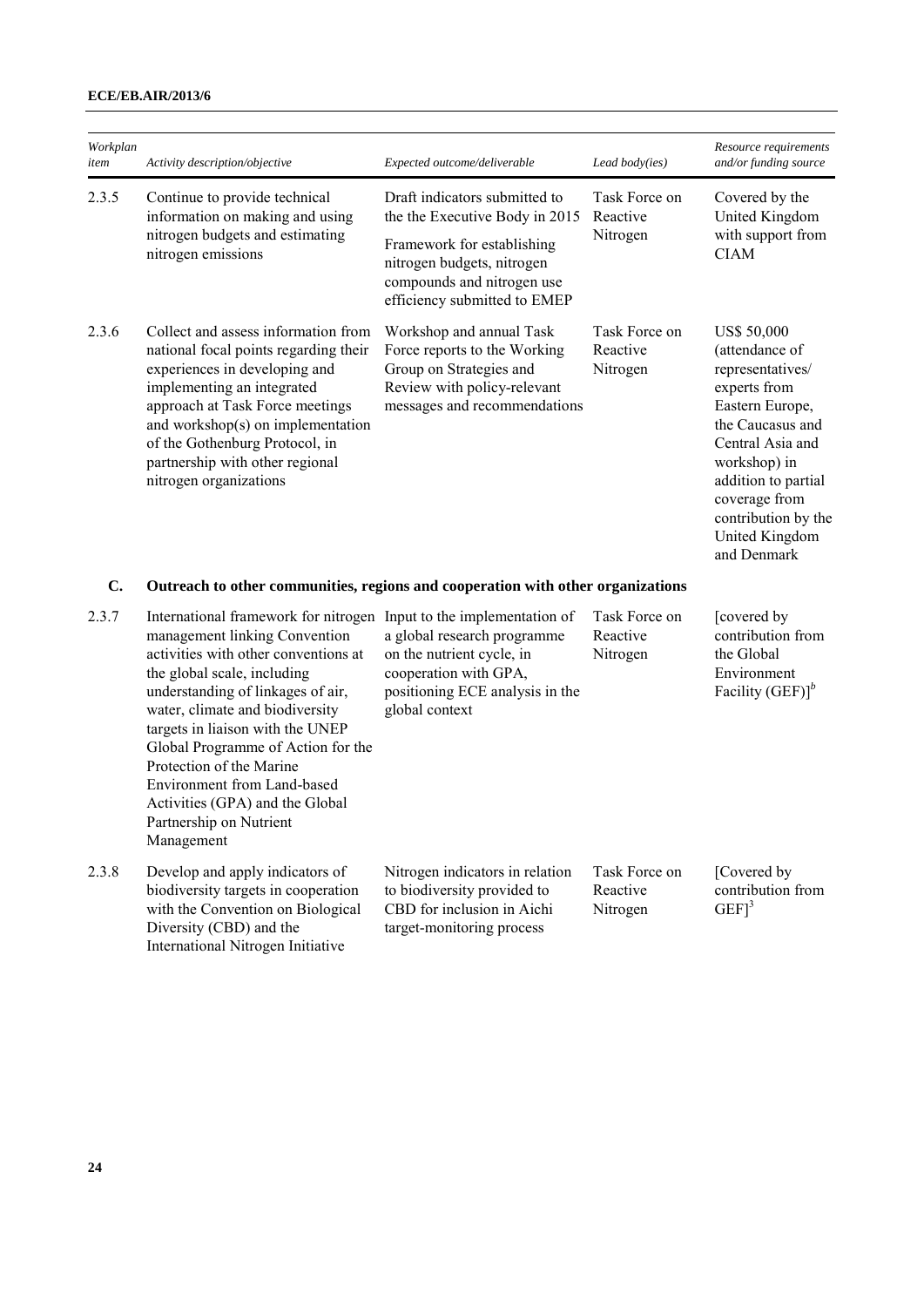| Workplan<br>item | Activity description/objective                                                                                                                               | Expected outcome/deliverable                                                                                                                                                                                                                                                                                         | Lead body(ies)                        | Resource requirements<br>and/or funding source                                                                                                                   |
|------------------|--------------------------------------------------------------------------------------------------------------------------------------------------------------|----------------------------------------------------------------------------------------------------------------------------------------------------------------------------------------------------------------------------------------------------------------------------------------------------------------------|---------------------------------------|------------------------------------------------------------------------------------------------------------------------------------------------------------------|
| 2.3.9            | Provide nitrogen-use indicators<br>(e.g., nitrogen-use efficiency)<br>related to multiple indicators of<br>environmental quality, including<br>water quality | Nitrogen-use indicators for<br>selected transboundary water<br>basins provided as a<br>contribution to the study on the<br>water-food-energy-ecosystem<br>nexus to be prepared in the<br>framework of the ECE<br>Convention on the Protection<br>and Use of Transboundary<br>Watercourses and International<br>Lakes | Task Force on<br>Reactive<br>Nitrogen | [Covered by<br>contribution from<br>$GEF$ <sup>3</sup>                                                                                                           |
| 2.3.10           | Provide technical information on the<br>effects of human diets on nitrogen<br>use and emissions                                                              | European Nitrogen Assessment<br>special report on the<br>relationship of human diet, the<br>nitrogen cycle and<br>environmental impacts in 2014                                                                                                                                                                      | Task Force on<br>Reactive<br>Nitrogen | Partially covered<br>from a<br>contribution by the<br>United Kingdom,<br>in addition to in-<br>kind contribution<br>from the<br>Netherlands and<br>other authors |

<sup>a</sup> Requires the provision of relevant experts.

<sup>*b*</sup> Subject to funding availability.

## **3. Compliance**

18. In accordance with the Long-term Strategy "the work of the Implementation Committee will be given a very high priority and the compliance mechanism will be improved" (para. 16 (b)). Any submission or referral made under paragraph 3 (b) of the Implementation Committee's functions (ECE/EB.AIR/113/Add.1, decision 2012/25, annex) will be dealt with as a priority. In this regard, the Committee will continue to review the progress made by the Parties in response to decisions taken by the Executive Body based upon the Committee's recommendations, as well as the need for possible additional measures for dealing with non-compliance on a case-by-case basis. The secretariat will, in line with its enhanced role outlined in Executive Body decision 2012/25, when it "becomes aware of possible non-compliance by a Party with any of its obligations, it shall promptly request the Party concerned to furnish necessary information about the matter. If there is no response or the matter is not resolved within three months or such longer period as the circumstances of the matter may require, the secretariat shall bring the matter to the attention of the Committee" (ibid. para. 5). On the basis of information provided by the secretariat, the Committee will evaluate the reporting by Parties on their emission data. The Committee will continue its dialogue with appropriate bodies and experts, with a focus on improving communication with the technical bodies under the Convention.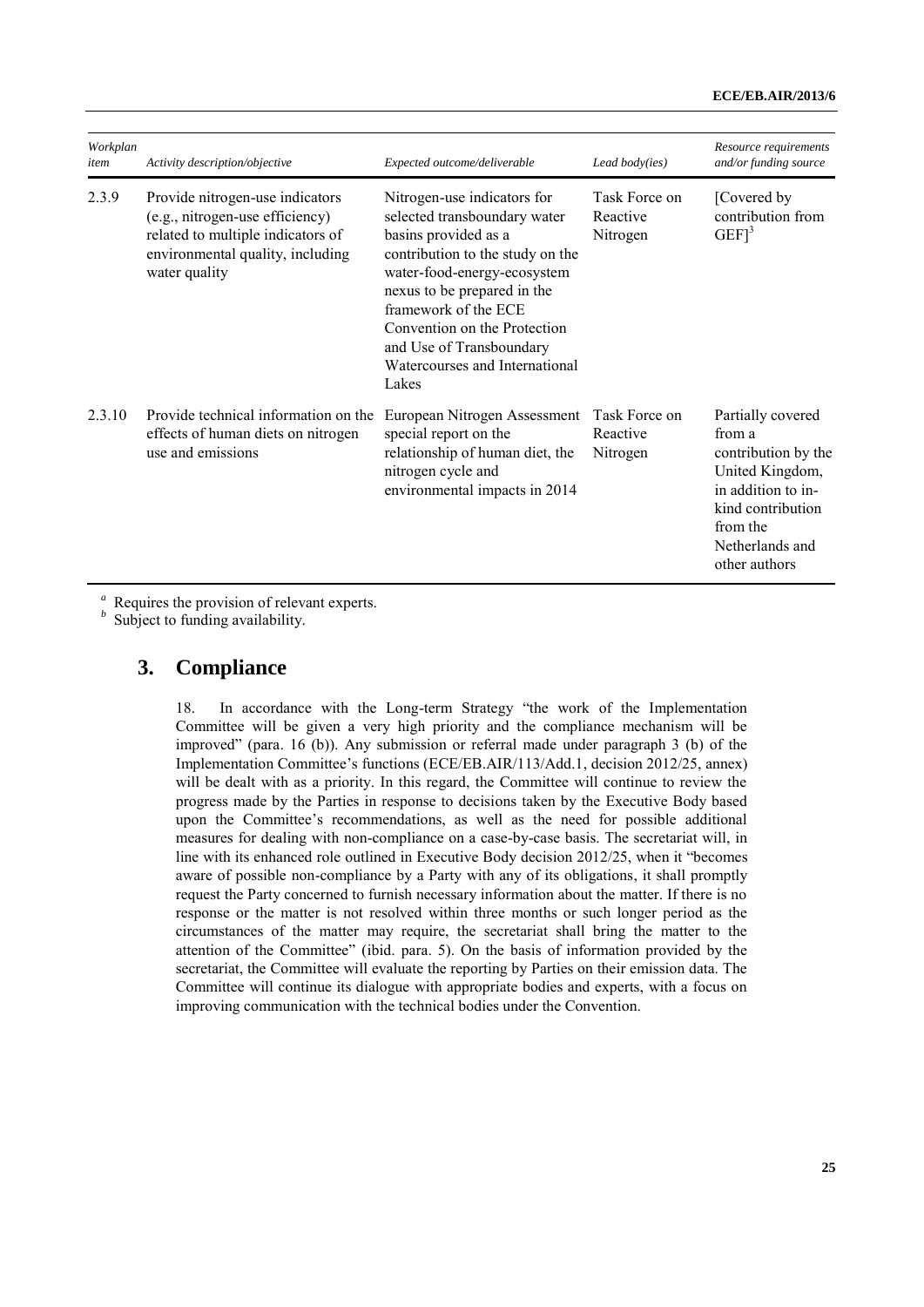#### Table 3 **Compliance**

| Workplan<br>item | Activity description/objective                                                                                                                                                                                         | Expected outcome/deliverable                                                                                                                                                                                                                                                                                               | Lead body(ies)              | Resource requirements<br>and/or funding source             |
|------------------|------------------------------------------------------------------------------------------------------------------------------------------------------------------------------------------------------------------------|----------------------------------------------------------------------------------------------------------------------------------------------------------------------------------------------------------------------------------------------------------------------------------------------------------------------------|-----------------------------|------------------------------------------------------------|
| 3.1              | Review of compliance by Parties with their obligations under the Protocols to the Convention                                                                                                                           |                                                                                                                                                                                                                                                                                                                            |                             |                                                            |
| 3.1.1            | Review compliance with reporting<br>obligations: periodic review of<br>compliance with Parties' reporting<br>obligations, based on emission data<br>submitted to EMEP and available in<br>the WebDab emission database | (a) Overview of national<br>inventory data for each of the<br>seven protocols; draft trend<br>tables with emissions data per<br>pollutant and submit to the<br>secretariat; provide revised<br>data/tables upon request                                                                                                    | <b>CEIP</b>                 | Covered by EMEP<br>mandatory<br>contributions              |
|                  |                                                                                                                                                                                                                        | (b) Notes on reporting<br>obligations submitted to the<br><b>Implementation Committee</b><br>twice a year; draft<br>recommendations on reporting<br>for consideration by the<br><b>Implementation Committee</b>                                                                                                            | Secretariat                 | Partially supported<br>from<br>extrabudgetary<br>resources |
|                  |                                                                                                                                                                                                                        | (c) Review of information<br>submitted by the secretariat;<br>recommendations submitted to<br>the Executive Body                                                                                                                                                                                                           | Implementation<br>Committee |                                                            |
| 3.1.2            | Consider submissions and referrals:<br>consideration of any submission or<br>referral of possible non-compliance                                                                                                       | (a) Emission data tables and<br>updates provided to the<br>secretariat                                                                                                                                                                                                                                                     | <b>CEIP</b>                 | Covered by EMEP<br>mandatory<br>contributions              |
|                  | by an individual Party with any of<br>its obligations under a given<br>protocol                                                                                                                                        | (b) Analysis of information<br>provided by CEIP;<br>communication with Parties in<br>potential non-compliance;<br>referrals; note on emission<br>exceedances by Parties;<br>overview of communications<br>with Parties submitted to the<br><b>Implementation Committee</b><br>twice a year; correspondence<br>with Parties | Secretariat                 | Covered from<br>contribution by<br>Norway                  |
|                  |                                                                                                                                                                                                                        | (c) Submissions and referrals<br>by the secretariat reviewed at<br>two annual meetings; decisions<br>on additional information to be<br>requested from Parties in<br>potential non-compliance;<br>recommendations on non-<br>compliance submitted to the<br><b>Executive Body</b>                                          | Implementation<br>Committee |                                                            |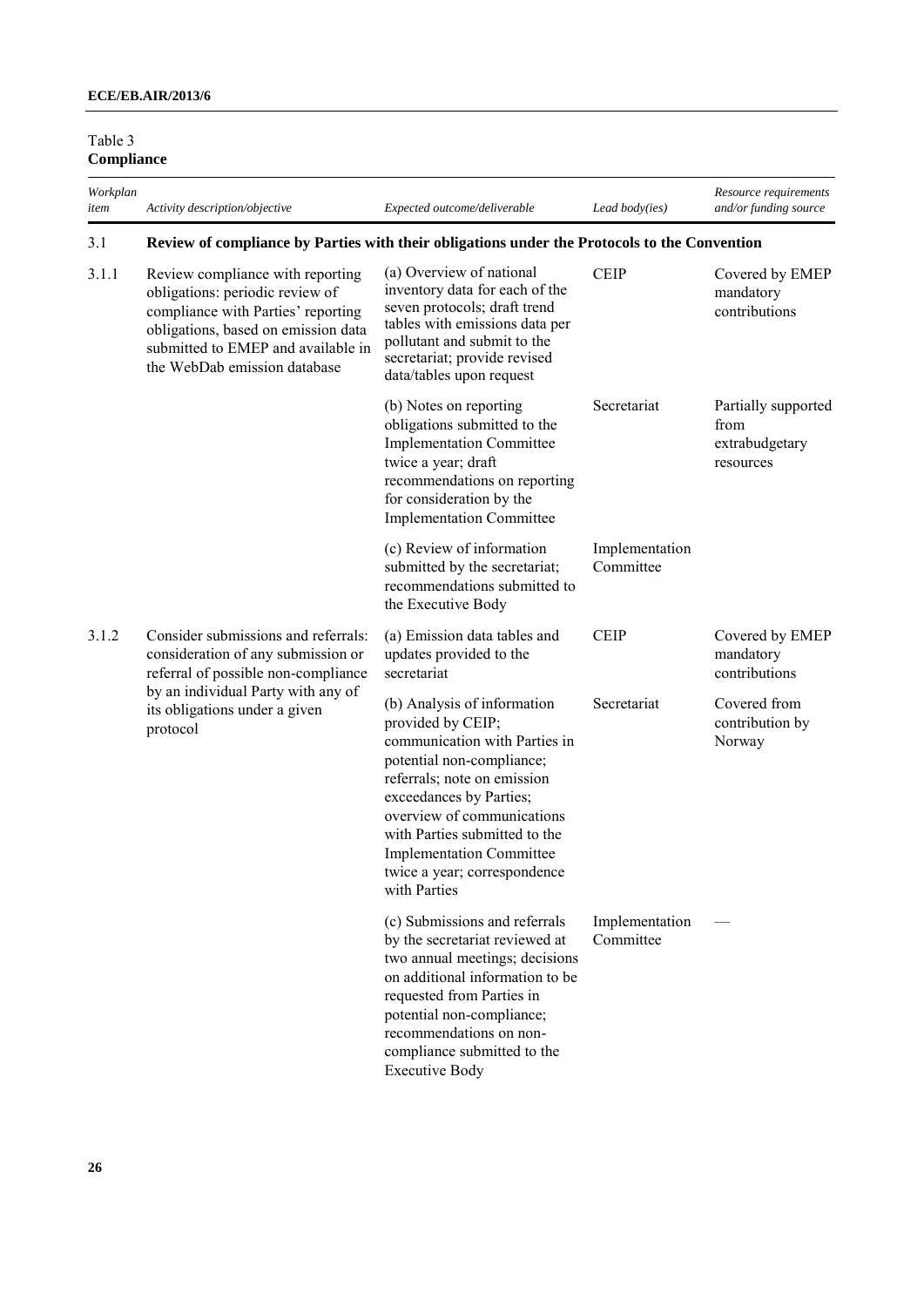| Workplan<br>item | Activity description/objective                                                                     | Expected outcome/deliverable                              | Lead body(ies)                                                                                       | Resource requirements<br>and/or funding source |
|------------------|----------------------------------------------------------------------------------------------------|-----------------------------------------------------------|------------------------------------------------------------------------------------------------------|------------------------------------------------|
| 3.1.3            | Provide support to the<br>Implementation Committee, where<br>needed                                | Expert advice on selected<br>issues provided where needed | Task Force on<br>Emission<br>Inventories and<br>Projections                                          |                                                |
|                  |                                                                                                    |                                                           | Expert Group on<br>Techno-<br>Economic Issues/<br>future Task Force<br>on Techno-<br>economic issues |                                                |
|                  |                                                                                                    |                                                           | Task Force on<br>Reactive<br>Nitrogen                                                                |                                                |
| 3.1.4            | Review recommendations contained Decisions on non-compliance<br>in Implementation Committee report |                                                           | <b>Executive Body</b>                                                                                |                                                |

## **4. Capacity-building to promote ratification and implementation in Eastern and South-Eastern Europe, the Caucasus and Central Asia**

19. A viable future for the Convention depends upon positive and vigorous participation by the Parties in all parts of the region, an on ensuring its extensive geographical coverage. Capacity-building measures and activities will aim to achieve increased ratification and implementation of and compliance with the three amended Protocols and "more active involvement of a greater number of Parties in the work of the Executive Body and the subsidiary bodies, including in the work of their bureaux, as well as in the technical and scientific groups" (Long-term Strategy, paras. 16  $(a)$ – $(n)$ ) and 17  $(a)$ ). The activities will also support the implementation of the revised Action Plan for Eastern Europe, the Caucasus and Central Asia (ECE/EB.AIR/WG.5/2007/17). They will also aim to further raise the political profile of the Convention in countries of Eastern Europe, the Caucasus and Central Asia, and to raise awareness among decision makers of those countries on the environmental and health effects of air pollution and on pollution abatement measures and their high benefit-to-cost ratio.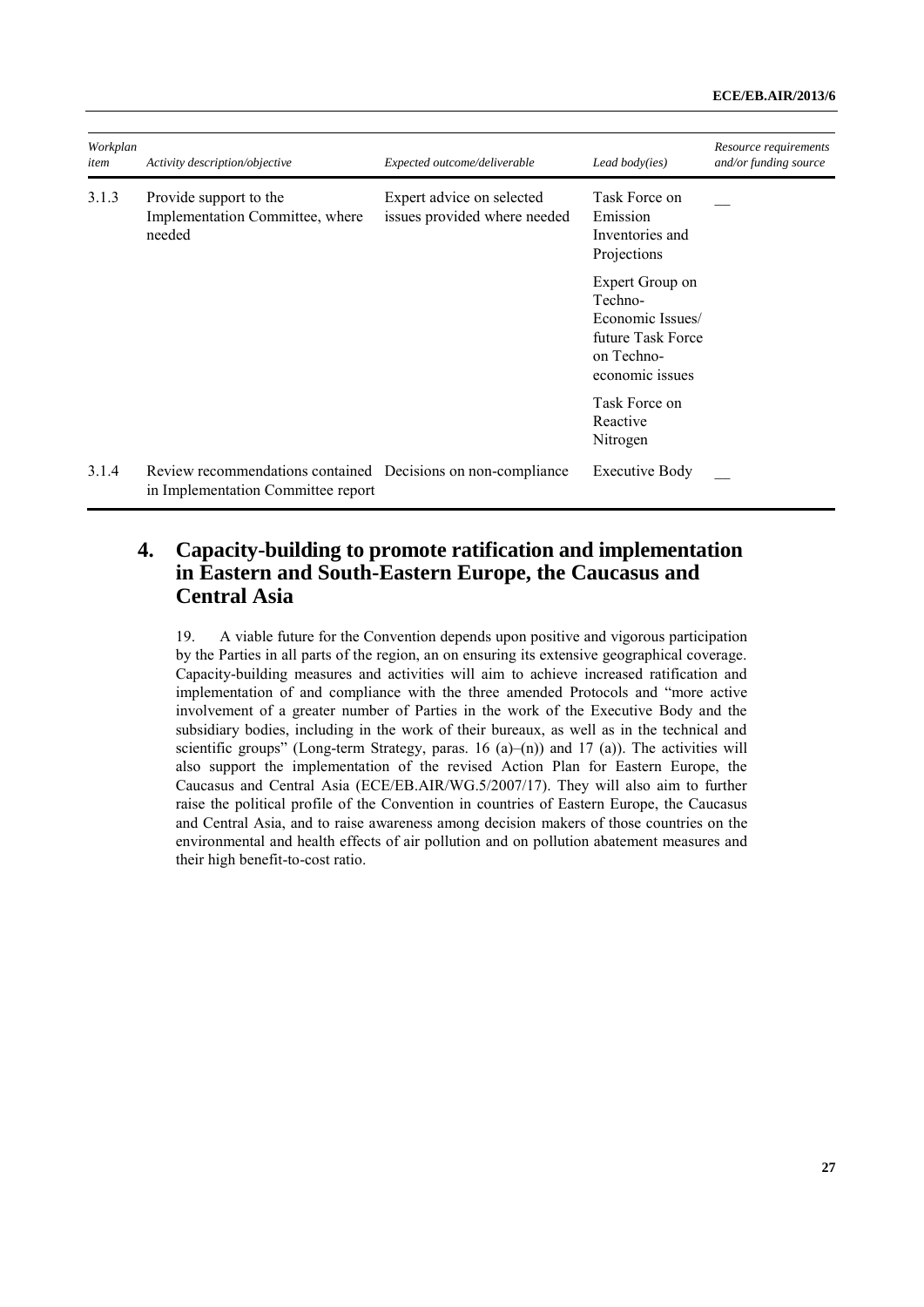#### Table 4

#### **Capacity-building to promote ratification and implementation in Eastern and South-Eastern Europe, the Caucasus and Central Asia**

| Workplan<br>item | Activity description/objective                                                                                                                                                                                                                                                                                                                                                                                                                                                           | Expected outcome/deliverable                                                                                                                                                                                                                                                                                 | Lead body(ies)                      | Resource requirements<br>and/or funding source                                                                            |
|------------------|------------------------------------------------------------------------------------------------------------------------------------------------------------------------------------------------------------------------------------------------------------------------------------------------------------------------------------------------------------------------------------------------------------------------------------------------------------------------------------------|--------------------------------------------------------------------------------------------------------------------------------------------------------------------------------------------------------------------------------------------------------------------------------------------------------------|-------------------------------------|---------------------------------------------------------------------------------------------------------------------------|
| 4.1              | Promote ratification of the<br>Convention and the EMEP Protocol,<br>the Protocol on POPs, the Protocol<br>on Heavy Metals and the<br>Gothenburg Protocol through<br>workshops and advisory services to<br>support the development of National<br>Action Plans for ratification and<br>implementation of the Convention's<br>protocols, cost-benefit analysis for<br>ratification and implementation and<br>identification of emission reduction<br>targets and base year emission levels | (a) National Action Plans in<br>countries of Central Asia                                                                                                                                                                                                                                                    | Secretariat                         | <b>US\$ 300,000</b><br>(indicative)<br>partially covered<br>from contributions<br>by the EU,<br>Switzerland and<br>Norway |
|                  |                                                                                                                                                                                                                                                                                                                                                                                                                                                                                          | (b) Cost-benefit analyses                                                                                                                                                                                                                                                                                    | Secretariat                         | <b>US\$ 50,000</b><br>(indicative)<br>partially covered<br>from contributions<br>by the EU and<br>Norway                  |
|                  |                                                                                                                                                                                                                                                                                                                                                                                                                                                                                          | (c) Setting of emission<br>reduction targets and base year<br>emission levels for countries in<br>the region                                                                                                                                                                                                 | Secretariat                         | <b>US\$ 50,000</b><br>(indicative)<br>partially covered<br>from contributions<br>by the EU and<br>Norway                  |
| 4.2              | Increase cooperation and<br>information exchange between the<br>countries and the EMEP scientific<br>centres to expand emission<br>inventories, monitoring and<br>modelling activities in the region                                                                                                                                                                                                                                                                                     | (a) Collection, processing and<br>reporting of monitoring data in<br>accordance with the EMEP<br>monitoring strategy                                                                                                                                                                                         | Secretariat.<br><b>EMEP</b> centres | <b>US\$ 100,000</b><br>(indicative)<br>partially covered<br>from contributions<br>by the EU,<br>Norway and<br>Switzerland |
|                  |                                                                                                                                                                                                                                                                                                                                                                                                                                                                                          | (b) Emission inventories<br>developed in countries of<br>Eastern Europe, the Caucasus<br>and Central Asia in accordance<br>with the Guidelines for<br>estimating and reporting<br>emission data under the<br>Convention (ECE/EB.AIR/97)<br>and the EMEP/EEA air<br>pollutant emission inventory<br>guidebook | Secretariat,<br><b>EMEP</b> centres | <b>US\$ 50,000</b><br>(indicative)<br>partially covered<br>from contributions<br>by the EU,<br>Norway and<br>Switzerland  |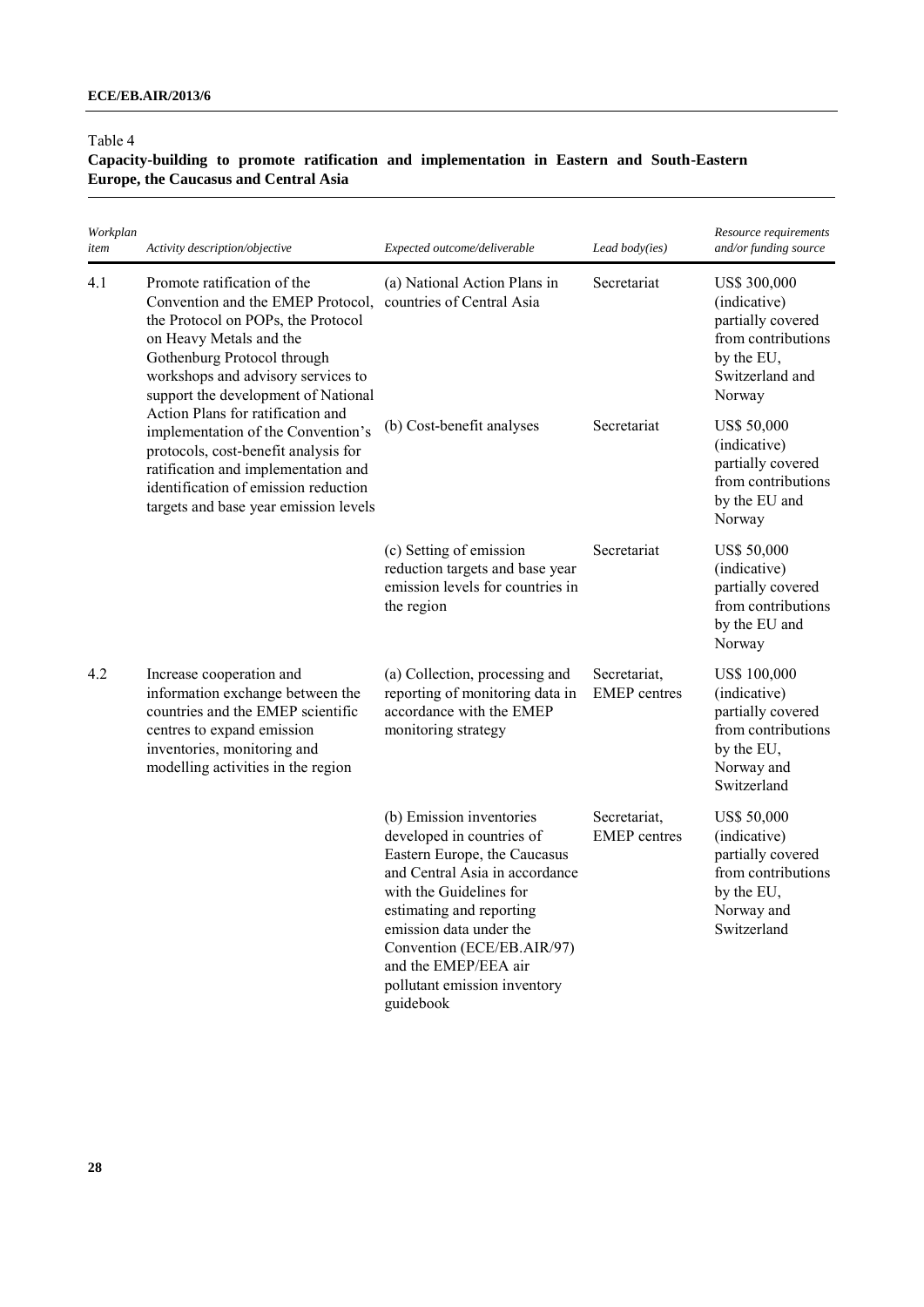| Workplan<br>item | Activity description/objective                                                                                                                                                                                       | Expected outcome/deliverable                                                                                                                                                                                          | Lead body(ies)                        | Resource requirements<br>and/or funding source                                                                     |
|------------------|----------------------------------------------------------------------------------------------------------------------------------------------------------------------------------------------------------------------|-----------------------------------------------------------------------------------------------------------------------------------------------------------------------------------------------------------------------|---------------------------------------|--------------------------------------------------------------------------------------------------------------------|
| 4.3              | Strengthen the participation of<br>countries in Eastern and South-<br>Eastern Europe, the Caucasus and<br>Central Asia in the work of the<br>Executive Body and its subsidiary<br>bodies by providing travel support | Participation of representatives<br>of countries with economies in<br>transition in the sessions of the<br>Executive Body, its subsidiary<br>bodies and other relevant<br>meetings                                    | Secretariat                           | US\$ 300,000<br>(indicative)<br>partially covered<br>from contributions<br>by the EU,<br>Norway and<br>Switzerland |
| 4.4              | Support the countries in Eastern<br>Europe, the Caucasus and Central<br>Asia in implementing the<br>Gothenburg Protocol through a<br>workshop on application of low-<br>emission approaches                          | Approaches for managing<br>reactive nitrogen in industry<br>and agriculture developed in<br>the context of local conditions;<br>barriers to improved<br>implementation identified                                     | Task Force on<br>Reactive<br>Nitrogen | [Covered by]<br>contribution from<br>GEF]                                                                          |
| 4.5              | Workshop on the transboundary<br>transport of heavy metals and POPs<br>in countries of Eastern Europe, the<br>Caucasus and Central Asia                                                                              | Information to support<br>ratification and implementation<br>of the Protocols on POPs and<br><b>Heavy Metals</b>                                                                                                      | MSC-E                                 | Covered by EMEP<br>mandatory<br>contributions                                                                      |
| 4.6              | Workshop on critical loads, critical<br>levels and mapping                                                                                                                                                           | Increased capacity in countries<br>of Eastern and South-Eastern<br>Europe, the Caucasus and<br>Central Asia to estimate<br>exceedances of critical loads<br>and levels and damage to<br>ecosystems from air pollution | <b>ICP</b> Modelling<br>and Mapping   | <b>US\$ 40,000</b><br>(indicative)                                                                                 |

# **5. Communication and outreach**

20. In accordance with the Long-term Strategy for the Convention, communication activities will be undertaken to highlights the work and benefits of the Convention. It sets out that "the bodies under the Convention should also actively contribute to an extensive and user-friendly communication strategy and system that highlights the work and benefits of the Convention. This communication strategy will in particular help to increase the visibility of the Convention and raise political awareness of pollution issues in countries of Eastern Europe, the Caucasus and Central Asia and South-Eastern Europe" (para. 16 (k)). Outreach activities will be undertaken to maintain the visibility of the Convention on the international scene, to foster cooperation between regional agreements around the world, and as a bridge between regional and global action. Cooperation with other regions and forums on intercontinental air pollution issues will be pursued.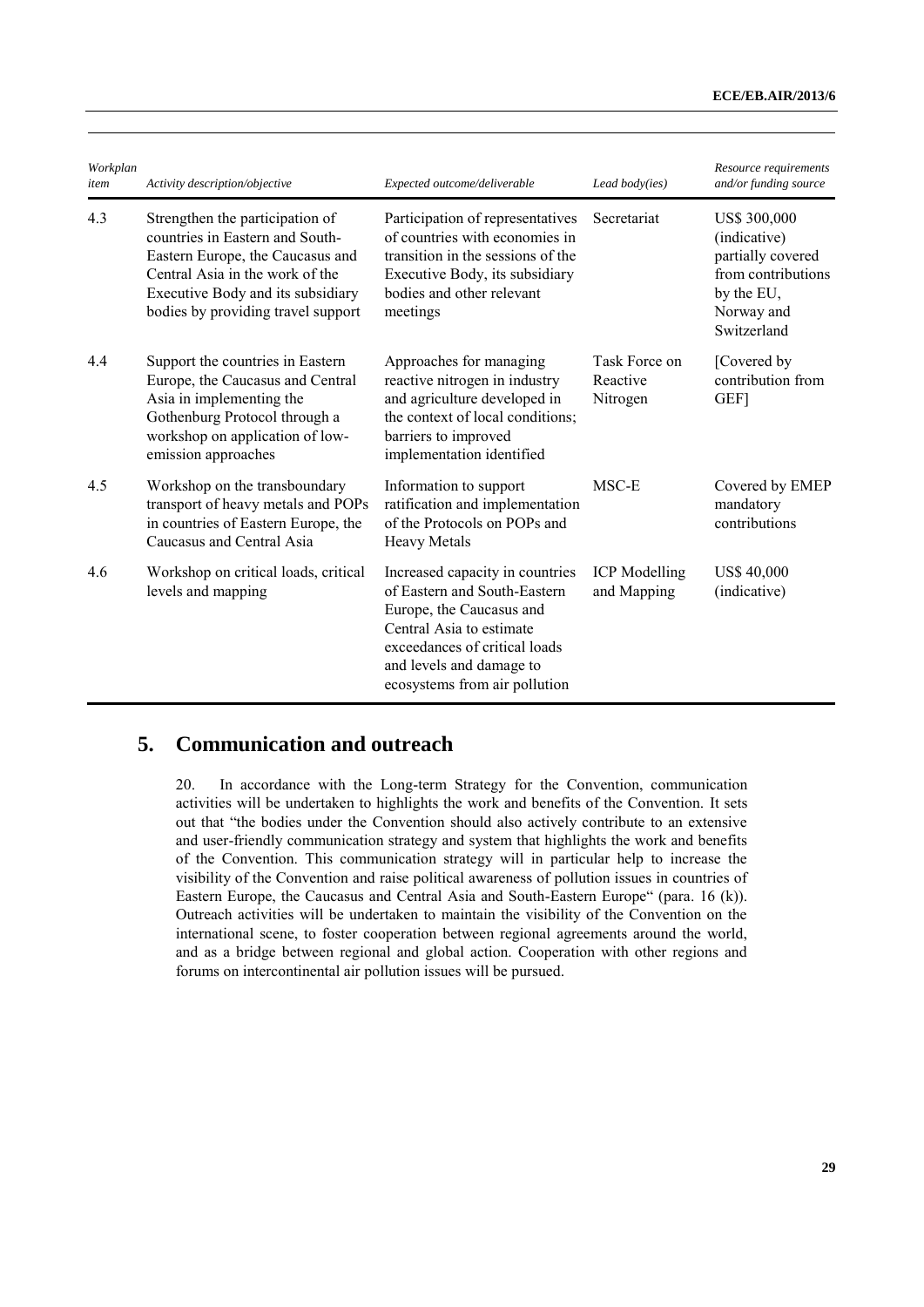#### Table 5 **Communication and outreach**

| Workplan<br>item | Activity description/objective                                                                                                                                                                                                                                                                                                                                                                                                                                                                                                                                                                                                                      | Expected outcome/deliverable                                                                                                                                                                                                  | Lead body(ies) | Resource requirements<br>and/or funding source                                                                           |
|------------------|-----------------------------------------------------------------------------------------------------------------------------------------------------------------------------------------------------------------------------------------------------------------------------------------------------------------------------------------------------------------------------------------------------------------------------------------------------------------------------------------------------------------------------------------------------------------------------------------------------------------------------------------------------|-------------------------------------------------------------------------------------------------------------------------------------------------------------------------------------------------------------------------------|----------------|--------------------------------------------------------------------------------------------------------------------------|
| 5.1              | Raise public awareness of the<br>Convention throughout the ECE<br>region and beyond through press<br>releases, publication of leaflets,<br>articles and other materials as<br>necessary<br>Disseminate relevant information<br>provided by the Convention's<br>scientific bodies                                                                                                                                                                                                                                                                                                                                                                    | Increased availability of<br>communication materials and<br>increased public awareness<br>about the Convention,<br>availability of information on<br>air pollution issues in a user-<br>friendly manner on the website        | Secretariat    |                                                                                                                          |
|                  | Manage the Convention's website as<br>the main channel for communication<br>to the public                                                                                                                                                                                                                                                                                                                                                                                                                                                                                                                                                           |                                                                                                                                                                                                                               |                |                                                                                                                          |
| 5.2              | Raise awareness on air pollution, its<br>environmental and health effects, as<br>well as on abatement measures, the<br>Convention and its protocols, among<br>the countries of Eastern Europe, the<br>Caucasus and Central Asia through<br>translation of relevant<br>documentation and communication<br>materials into Russian, and the<br>further development and<br>maintenance of the website in<br>Russian, as relevant                                                                                                                                                                                                                        | Availability of information<br>materials in Russian; increased<br>awareness of the Convention in<br>countries of the subregion                                                                                                | Secretariat    | <b>US\$ 60,000</b><br>(indicative)<br>partially covered<br>from contributions<br>by the EU,<br>Norway and<br>Switzerland |
| 5.3              | Maintain contacts and foster<br>linkages, as relevant, with other<br>regional and global organizations, in<br>particular those addressing issues of<br>importance for air quality (e.g.,<br>WHO, WMO, UNEP, UNFCCC,<br>the International Maritime<br>Organization, the Stockholm<br>Convention on Persistent Organic<br>Pollutants, CBD, the Arctic Council,<br>the Acid Deposition Monitoring<br>Network in East Asia (EANET) and<br>the Malé Declaration on Control and<br>Prevention of Air Pollution and its<br>Likely Transboundary Effects for<br>South Asia); help develop links for<br>collaboration and sharing of data<br>and information | Coordinated approach and<br>synergies in addressing air<br>pollutants, cooperation with<br>other international<br>organizations, formal or<br>informal, leading to improved<br>understanding, information or<br>data exchange | Secretariat    | <b>US\$ 15,000</b><br>(travel)                                                                                           |